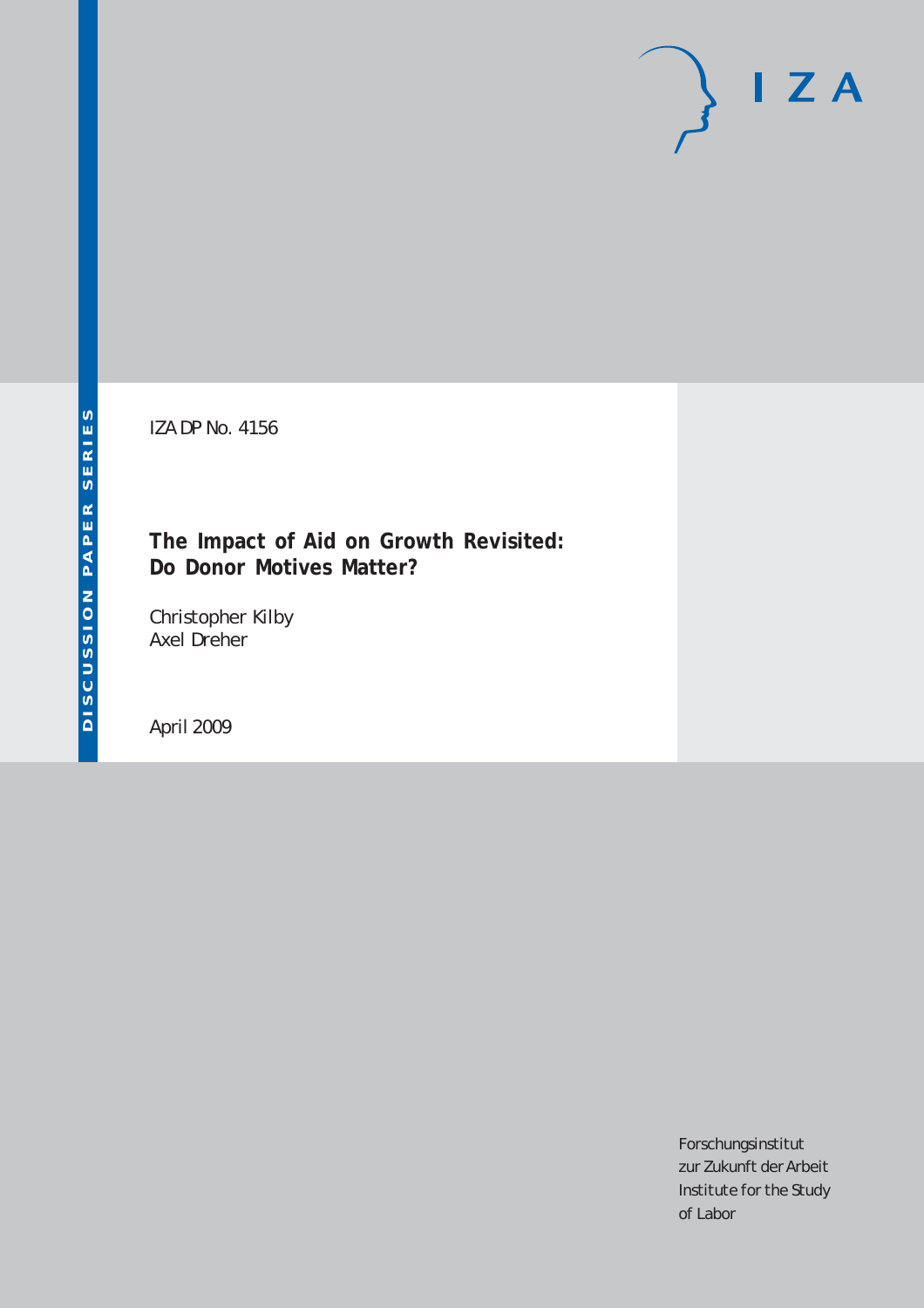# **The Impact of Aid on Growth Revisited: Do Donor Motives Matter?**

# **Christopher Kilby**

*Villanova University* 

## **Axel Dreher**

*University of Goettingen and IZA* 

Discussion Paper No. 4156 April 2009

IZA

P.O. Box 7240 53072 Bonn Germany

Phone: +49-228-3894-0 Fax: +49-228-3894-180 E-mail: [iza@iza.org](mailto:iza@iza.org)

Any opinions expressed here are those of the author(s) and not those of IZA. Research published in this series may include views on policy, but the institute itself takes no institutional policy positions.

The Institute for the Study of Labor (IZA) in Bonn is a local and virtual international research center and a place of communication between science, politics and business. IZA is an independent nonprofit organization supported by Deutsche Post Foundation. The center is associated with the University of Bonn and offers a stimulating research environment through its international network, workshops and conferences, data service, project support, research visits and doctoral program. IZA engages in (i) original and internationally competitive research in all fields of labor economics, (ii) development of policy concepts, and (iii) dissemination of research results and concepts to the interested public.

IZA Discussion Papers often represent preliminary work and are circulated to encourage discussion. Citation of such a paper should account for its provisional character. A revised version may be available directly from the author.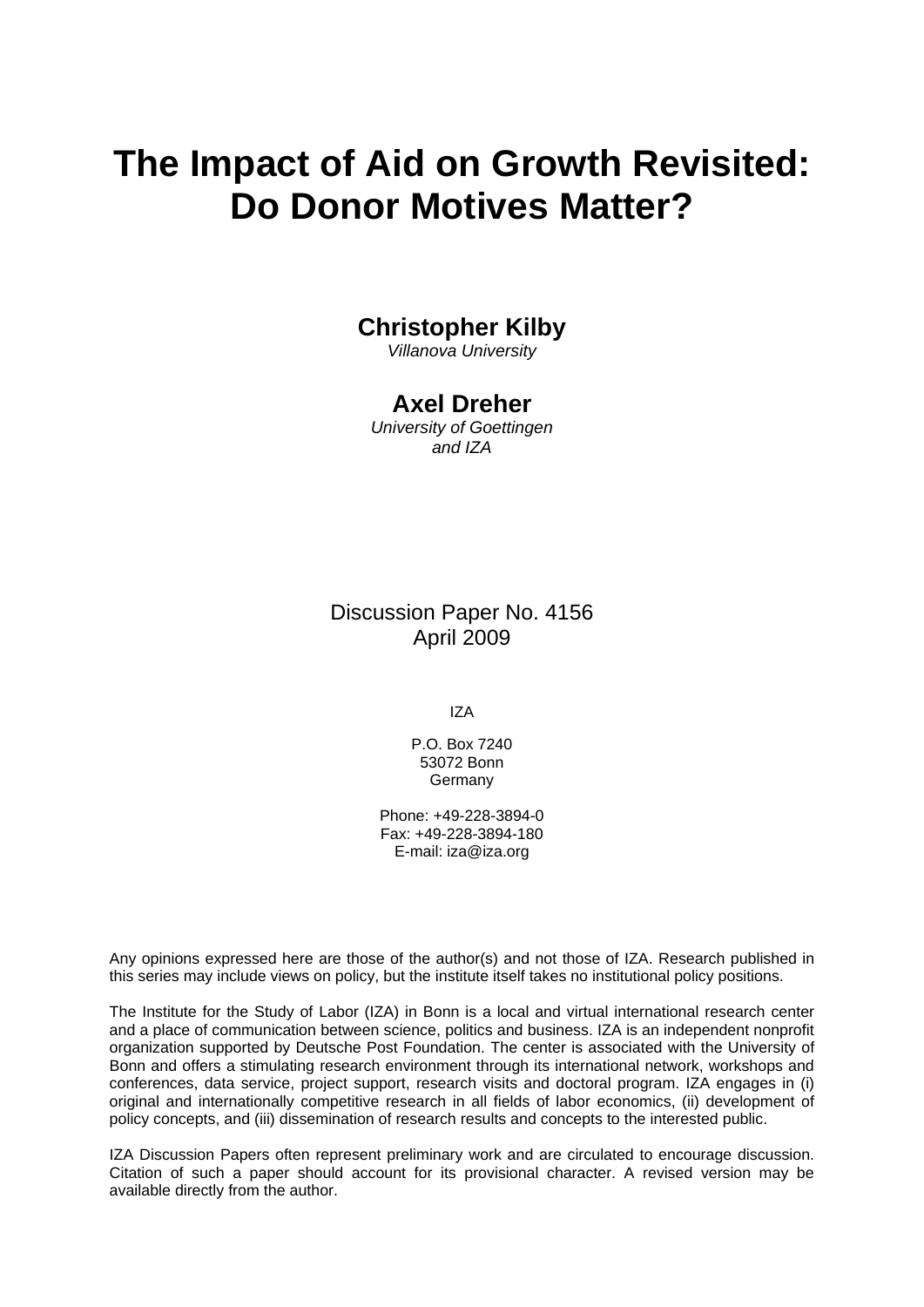IZA Discussion Paper No. 4156 April 2009

# **ABSTRACT**

# **The Impact of Aid on Growth Revisited: Do Donor Motives Matter?**

The typical identification strategy in aid effectiveness studies assumes donor motives do not influence the impact of aid on growth. We call this homogeneity assumption into question, first constructing a model in which donor motives matter and then testing the assumption empirically.

JEL Classification: F35, O40

Keywords: aid, growth, politics

Corresponding author:

Christopher Kilby Department of Economics Villanova University 800 Lancaster Ave. Villano[va, PA 19085](mailto:axel.dreher@uni-goettingen.de)  USA E-mail: chkilby@yahoo.com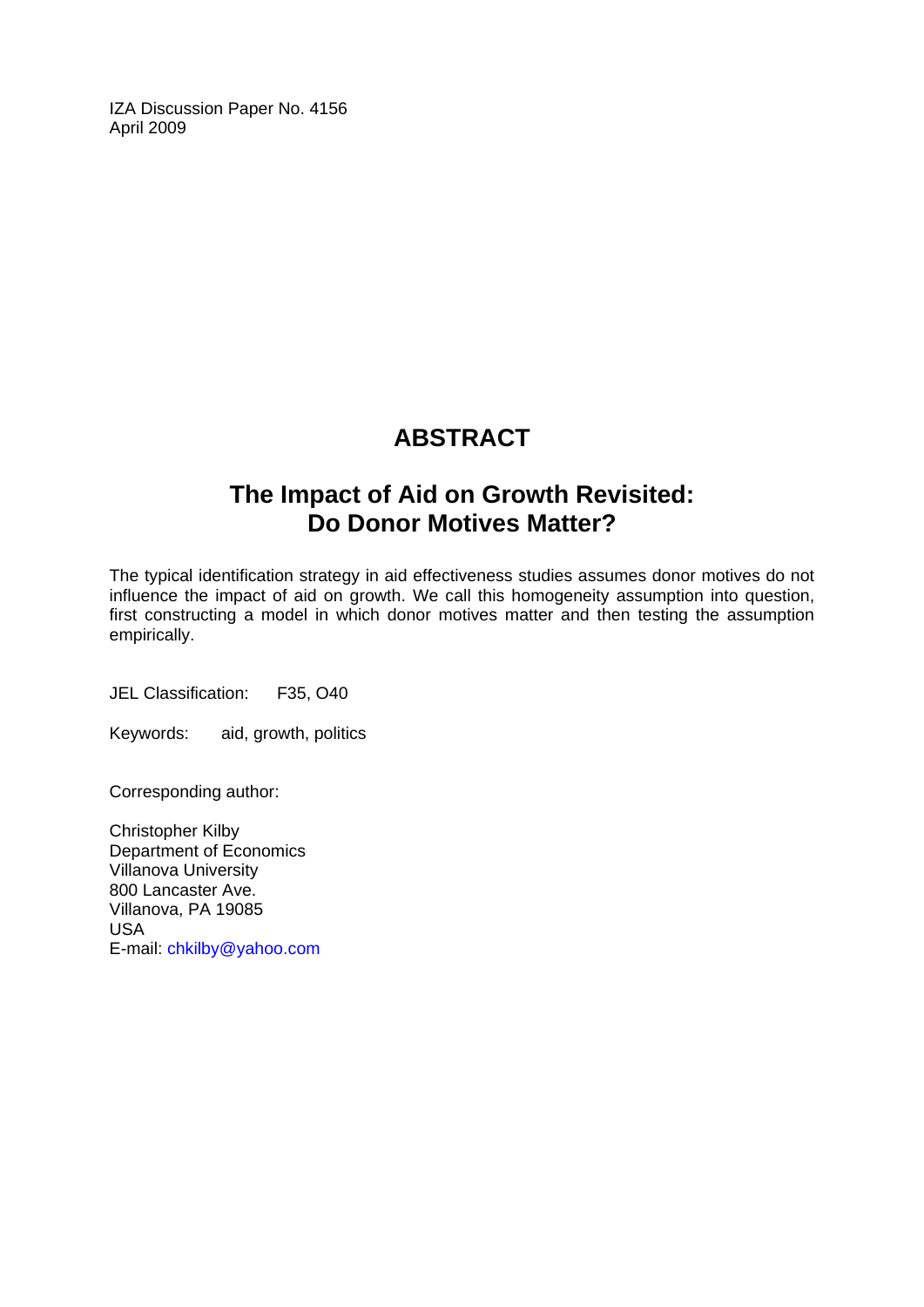### 1. Introduction

 Research on foreign aid identifies aid allocated both based on recipient need (RN) and donor interests (DI). Following Boone (1995), most aid effectiveness studies capitalize on this by using political instruments to identify the impact of aid on growth (Burnside and Dollar 2000; Rajan and Subramanian  $2008$ ).<sup>[1](#page-3-0)</sup> However, interpreting estimation results as the general impact of aid on growth requires the strong homogeneity assumption that donor motives do not influence aid effectiveness. Only a handful of studies consider the impact of *donor* behavior on aid effectiveness in detail (Minoiu and Reddy 2007; Bearce and Tirone 2007; Headey 2008).

 In this paper, we call this homogeneity assumption into question by developing an aid allocation model in which recipient government policy choices link donor motives to the impact of aid. We test the assumption by including an estimate of need-based aid in a cross-country time-series growth regression. The test rejects the homogeneity assumption, suggesting a more cautious interpretation of past research results.

### 2. Model

<span id="page-3-0"></span> Official development assistance is allocated by a donor and passes through the recipient government. This means the objectives of both the donor and the recipient government – and how they interact – influence aid effectiveness. If the donor is motivated by recipient need, its allocation decision depends on how the recipient uses aid. This induces the recipient to select developmental policies. If the donor is motivated by self-interest, its allocation decision does not depend on how the recipient uses aid and the recipient does not select developmental policies.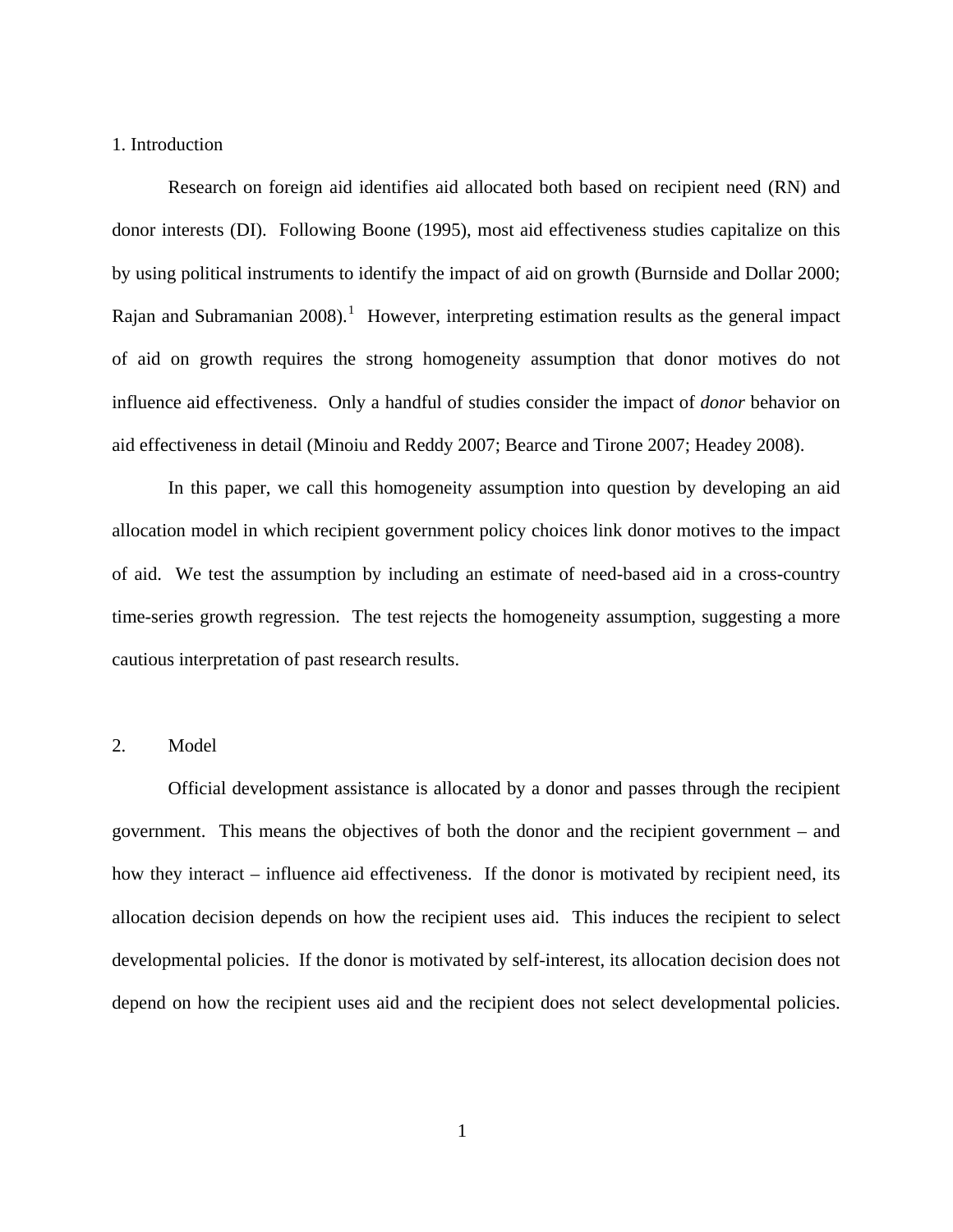<span id="page-4-0"></span>Policy may be defined narrowly as the percentage of aid directed to investment or broadly as the overall quality of governance. In either case, aid has more impact on growth when the donor's motive is development.<sup>[2](#page-4-0)</sup>

 Aid allocation is a Stackelberg game in which the recipient government first picks policy quality ( $p \in [0,1]$ ) and then the donor picks the level of aid (D).<sup>[3](#page-4-1)</sup> The recipient government has an ideal policy  $(p^*)$  and views more aid as better. The recipient selects actual policy *p* to maximize its objective function:

$$
U(p,D) = -(p^* - p)^2 + \sqrt{D}
$$
 (1)

The recipient will deviate from  $p^*$  if it receives sufficient extra aid as compensation. However, increasingly large amounts of aid are required for additional deviations from the ideal policy.

 The donor selects its level of aid (*D*) to maximize its objective function which reflects both recipient need (*RN*) and donor self-interest (*DI*):

$$
V(D, p) = -[\alpha (pD^{RN} - D)^{2} + (1 - \alpha)(D^{DI} - D)^{2}]
$$
\n(2)

where  $dD^{RN}/dRN>0$ ,  $dD^{DI}/dDI>0$  and  $\alpha \in [0,1]$ . Based solely on donor interests, the donor's ideal level of aid is  $D^{DI}$ . Likewise, the ideal level of aid based on recipient need is  $D^{RN}$  – if the recipient directs all aid to development purposes  $(p=1)$ . To the extent that aid is "wasted"  $(p<1)$ ,

<sup>&</sup>lt;u>1</u> <sup>1</sup> Jensen and Paldam (2006) and Doucouliagos and Paldam (2009) survey this literature and test for robustness.

 $2$ We assume the donor can credibly threaten to withhold aid because it can redirect funds to other activities or because of reputation effects in a repeated game (no Samaritan's dilemma).

<span id="page-4-1"></span><sup>&</sup>lt;sup>3</sup>The donor may or may not announce conditions prior to the recipient picking policy. Assuming full information (the recipient knows donor preferences), the distinction between explicit conditionality (formal conditionality as in Structural Adjustment Programs) and implicit conditionality (e.g., selectivity) is irrelevant here.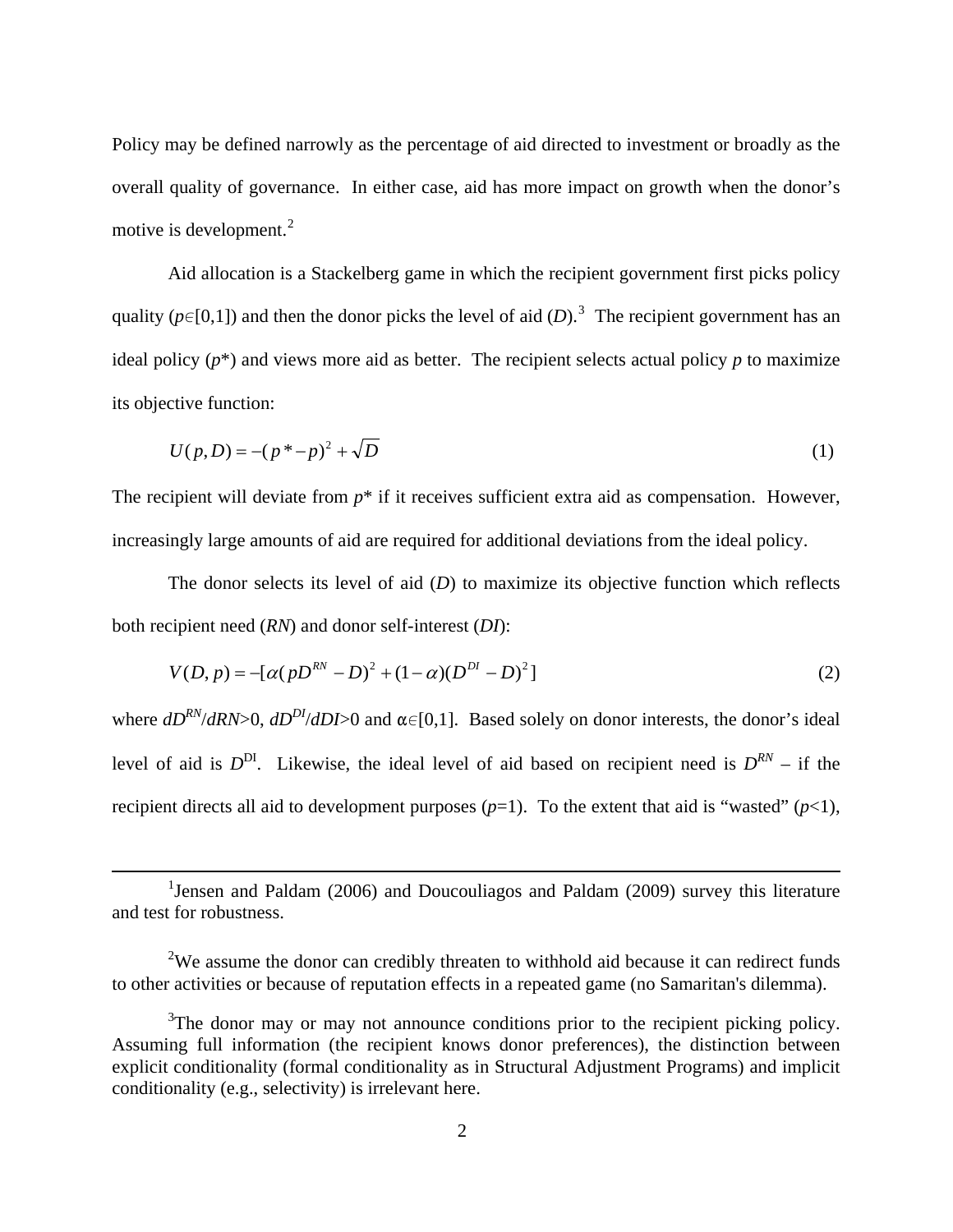the donor's ideal level of need-based aid is correspondingly reduced to  $pD^{RN}$ . Finally, the donor may place more emphasis on need (high  $\alpha$ ) or on geopolitical interests (low  $\alpha$ ). The key feature of this model is that the donor only cares about how aid is used (policy) when the donor's objective is humanitarian. Geopolitically or commercially motivated aid is a bribe; how the recipient uses aid is irrelevant (Morgenthau 1962).

As Stackelberg follower, the donor's reaction function is

$$
D(p) = \alpha p D^{RN} + (1 - \alpha) D^{DI}
$$
\n<sup>(3)</sup>

Substituting (3) into (1) gives the reduced form recipient objective function:

$$
U(p) = -(p^* - p)^2 + \sqrt{\alpha p D^{RN} + (1 - \alpha) D^{DI}}
$$
 (4)

After finding the FOC by setting the derivative of (4) with respect to *p* equal to zero, we can use the implicit function theorem to derive comparative statics for *p*:

$$
dp/dD^{RN} > 0, dp/dD^{DI} < 0, dp/d\alpha > 0
$$

Recipient policy will be better when the recipient is needier, worse when the recipient is more important to the donor, and better when the donor places more weight on need.

 The final step in linking donor motives to aid effectiveness is to relate both donor aid and recipient policy to growth. In a neoclassical growth model with technological change,

$$
Y = AF(K, L) \tag{5}
$$

aid can influence output if it adds to capital stock (*K*) or improves efficiency (*A*). Both of these effects are conditioned on recipient government policy. Better policy indicates a greater share of aid is invested, e.g.,  $\Delta K = pD$ . Likewise, a greater share of technical assistance aid will be used for its intended purpose in a good policy environment. Formally, we can model total factor productivity as  $A=A(p,D)$  where  $dA/dp>0$ ,  $dA/dD>0$  and  $d^2A/dDdp>0$ . It follows that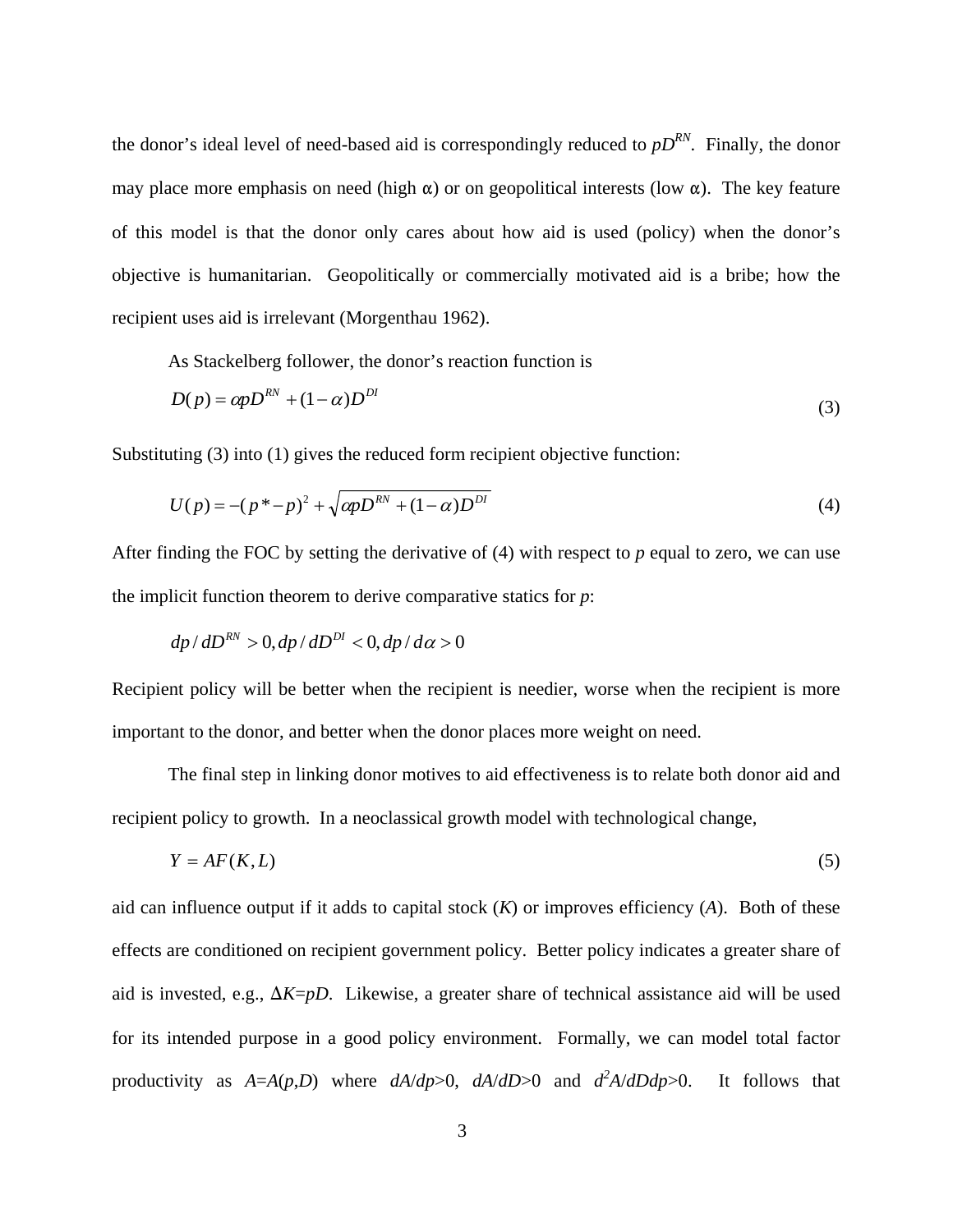$dA/dD^{RN} > dA/dD^{DI}$  and  $dK/dD^{RN} > dK/dD^{DI}$ . Taken together, these indicate that need-aid has a greater impact on growth than geopolitically based aid. In the linear growth equation

$$
g = \gamma_1 D^{DI} + \gamma_2 D^{RN} + \gamma_3 p + \gamma_4 X \tag{6}
$$

where *X* represents other variables that influence growth, this means that  $\gamma_2 > \gamma_1$ . Because it may be difficult to measure geopolitical interests consistently across donors and periods, we reformulate the equation (redefining coefficients appropriately) as:

$$
g = \gamma_1 D + \gamma_2 D^{RN} + \gamma_3 p + \gamma_4 X \tag{7}
$$

Assuming  $D^{D} \neq 0$ , the greater development effectiveness of  $D^{RN}$  implies  $\gamma_2 > 0$ . Thus, in this model, the development effectiveness of aid depends on donor motives.

### 3. Homogeneity Hypothesis Test

 $\overline{a}$ 

The homogeneity assumption in the literature is equivalent to requiring  $\gamma_2=0$  in (7). To estimate (7), we construct a measure of need-based aid  $(D^{RN})$  and aggregate across donors. Donors differ in their interests in a specific recipient (*DI*) and in the weight they place on *RN* versus *DI* across all recipients  $(\alpha)$ . To allow for this heterogeneity, we estimate donor-specific aid allocation equations of the form:

$$
D_{ijt} = \beta_{1i} RN_{jt} + \beta_{2i} DI_{ijt} + \beta_{3i} \tilde{p}_{jt} + \beta_{4i} Z_{ijt} + \varepsilon_{ijt}
$$
\n(8)

for aid from donor *i* to recipient *j* in year *t*.  $\tilde{p}$  is observed policy quality; *Z* are other factors that might influence aid allocation.<sup>[4](#page-6-0)</sup> Our estimate of need-based aid is  $\hat{D}_{ijt}^{RN} = \hat{\beta}_{1i}RN_{jt}$ ; aggregating

<span id="page-6-0"></span><sup>&</sup>lt;sup>4</sup>If the policy impact of aid is narrow (e.g.,  $p$  reflects the share of aid invested), then the impact of donor motives on aid effectiveness depends on aid not being completely fungible. If the policy impact of aid is broad (e.g., donor motives for giving aid influence macroeconomic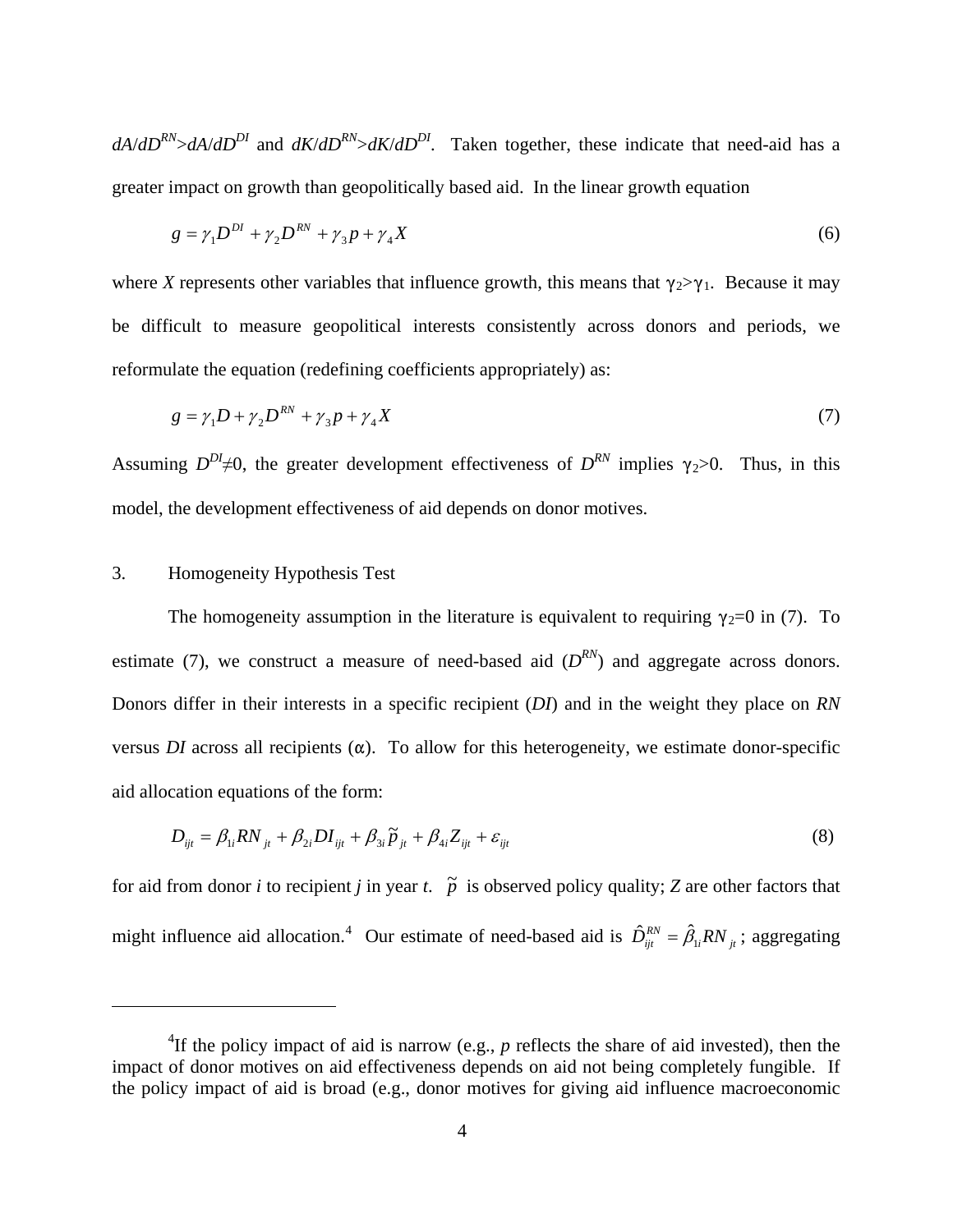across donors gives  $\hat{D}_{ji}^{RN} = \sum_i \hat{\beta}_{1i} RN_{ji}$ . However,  $\hat{D}_{ji}^{RN}$  is simply proportional to *RN*  $\hat{D}_{jt}^{RN} = \sum \hat{\beta}_{1i} RN_{jt}$ . However,  $\hat{D}_{jt}^{RN}$  is simply proportional to  $RN_{jt}$  since  $RN_{jt}$ does not vary across donors. This presents a collinearity problem if  $RN_{jt}$  also enters the growth equation separately (e.g., initial GDP, population). To avoid this, we allow donors to respond differently to need in their former colonies (a reasonable assumption given shared history, colonial guilt, and cultural affinity). The result is a need variable that also varies across donors:

$$
D_{ijt} = \beta_{1i} RN_{ijt} + \beta_{2i} DI_{ijt} + \beta_{3i} \tilde{p}_{jt} + \beta_{4i} Z_{ijt} + \varepsilon_{ijt}
$$
\n(9)

and an aggregated need aid variable of the form  $\hat{D}_{ji}^{RN} = \sum_i$  $\hat{D}_{jt}^{RN} = \sum \hat{\beta}_{1i} RN_{ijt}$ . To test the assumption that

the impact of aid is homogeneous, we estimate:

$$
g_{jt} = \gamma_1 D_{jt} + \gamma_2 \hat{D}_{jt}^{RN} + \gamma_3 \tilde{p}_{jt} + \gamma_4 X_{jt} + \upsilon_{jt}
$$
\n(10)

and test H<sub>0</sub>:  $\gamma_2=0$  versus H<sub>1</sub>:  $\gamma_2\neq 0$ .

### 4. Data and Methods

To construct  $\hat{D}_{ji}^{RN}$ , our measure of need-based aid, we estimate (9) for the thirteen largest bilateral aid donors using annual data on aid flows to 117 countries for the period 1974-2001. The sample excludes observations with zero aid and high income OECD countries that receive aid plus Egypt and Israel. The dependent variable is log gross disbursements. The need variables are log population, log PPP per capita GDP, and their interactions with a dummy indicating if the recipient country is a former colony of that donor. We include additional control variables, as listed in Table 1. For data sources on these and other variables, see the on-

However, the observed measure of policy quality ( $\tilde{p}$ ) may be insufficient. policy), then including the appropriate policy measure is sufficient to account for heterogeneity.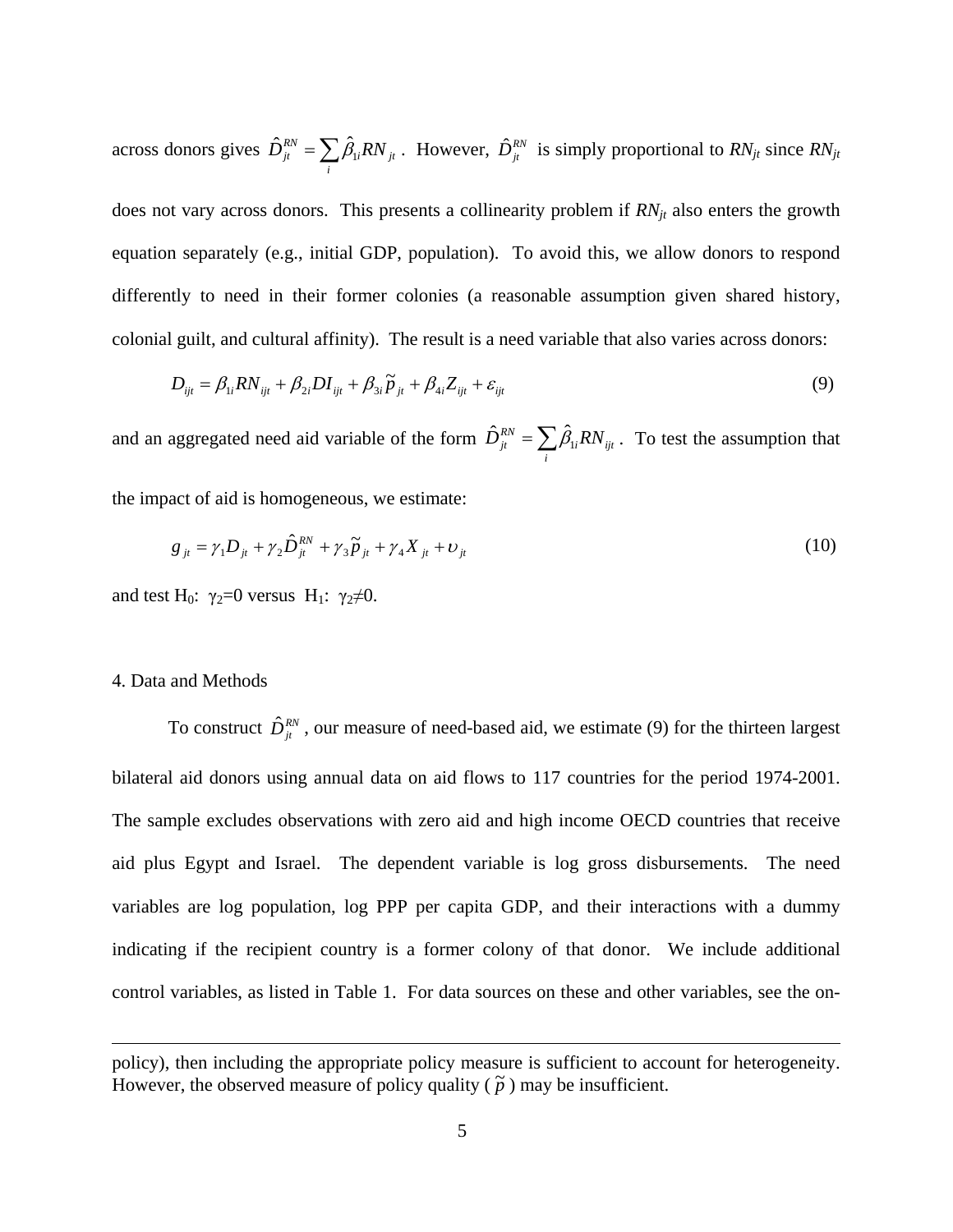line data appendix. Table 1 also summarizes the estimated coefficients on recipient need variables (employing OLS), all consistent with a need interpretation. We use these to construct a need-aid variable. For each donor-year, we multiply the ratio of predicted need-aid to predicted total aid by the actual aid amount, then sum across donors.<sup>[5](#page-8-0)</sup>

### [Table 1 about here]

 The growth regression is a panel analysis using four year period averages. It covers 1974-2001 and 62 developing countries. The reduced country coverage is driven by data availability.<sup>[6](#page-8-1)</sup> The dependent variable is the average four-year growth rate of per capita GDP. Estimation is with OLS; the specification is similar to Burnside and Dollar (2000) but includes country fixed effects. Fixed effects have numerous advantages, e.g., eliminating concerns that non-geopolitical aid is biased toward countries with better (but unobserved) long run growth prospects. In addition to aid to GDP ratios, the growth regression includes log of initial per capita GDP, number of assassinations, ethno-linguistic fractionalization interacted with assassinations, lagged M2 to GDP ratio (financial depth), Burnside-Dollar policy quality, and period dummies.

### 5. Results

 $\overline{a}$ 

 Table 2 presents growth regression results. Control variables enter in a similar fashion across all three columns. Initial GDP enters with the expected negative sign; policy quality

 $5$ The first step insures that need-aid is never more than actual aid.

<span id="page-8-1"></span><span id="page-8-0"></span><sup>&</sup>lt;sup>6</sup>The sample expands to 90 countries and 424 observations if we omit the ethno-linguistic fractionalization interaction term. Results are the same as reported below.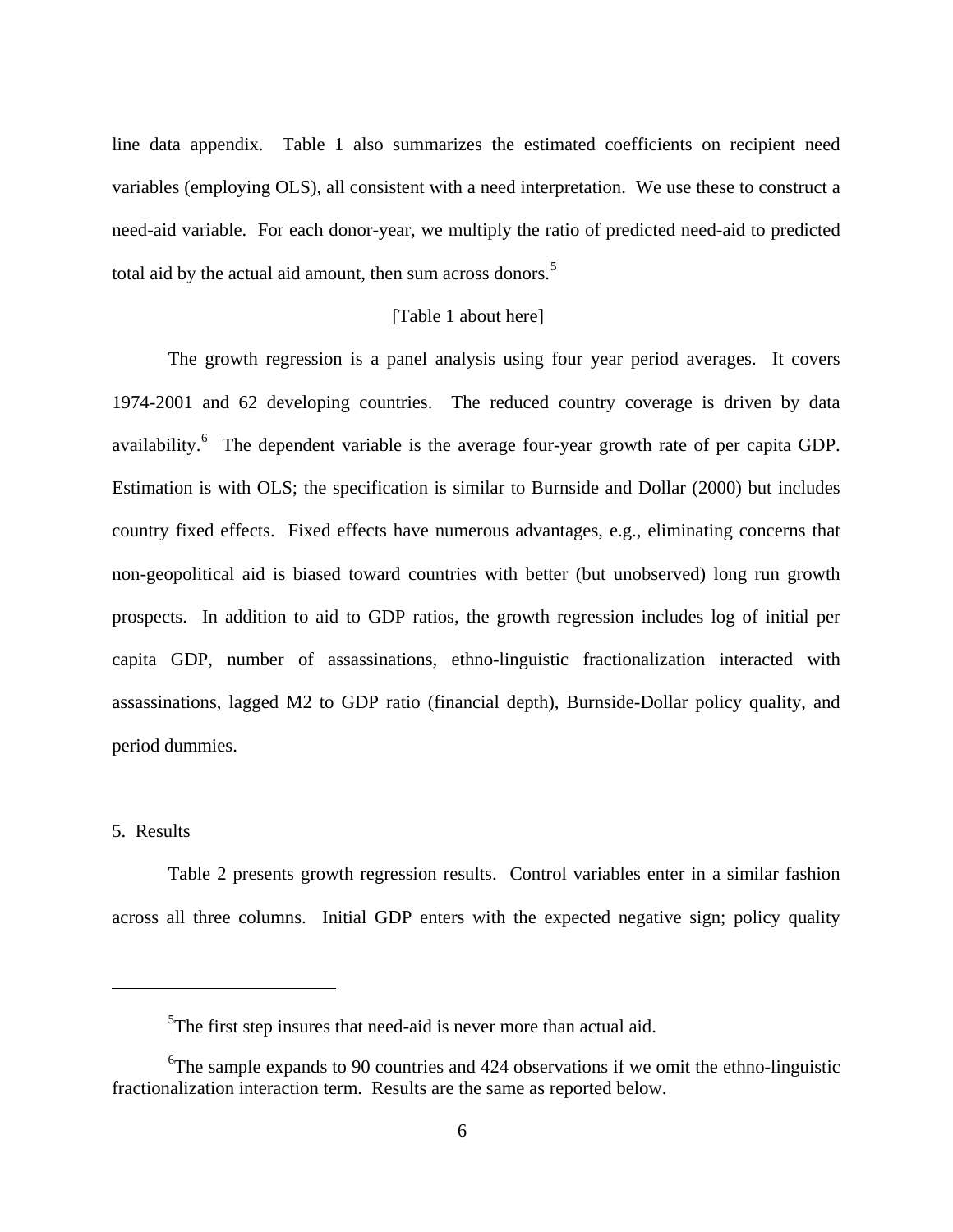enters positively.<sup>[7](#page-9-0)</sup> The estimated coefficients for assassinations, assassinations times ethnolinguistic fractionalization, and financial depth are all insignificant though with the expected sign or very small.

### [Table 2 about here]

 In Column 1, Aid/GDP reflects the combined effects of need-aid and donor selfinterested aid. The estimated coefficient is negatively and marginally significant. Column 2 adds a separate need-aid variable to test the homogeneity hypothesis. Need-aid enters as significant with a positive coefficient indicating that the growth impact of need-aid is significantly different from the impact of aid when the donor has other objectives. Column 3 adds the aid/policy interaction at the core of Burnside and Dollar's analysis. An F-test of the joint significance of the need-aid variables rejects the homogeneity hypothesis at the 90% confidence level.

### 6. Conclusion

 $\overline{a}$ 

 Starting with a model of aid allocation, policy choice and growth, we illustrate how donor motives can influence the effectiveness of aid, undermining the homogeneity assumption implicit in the geopolitical instrumentation strategy used in many aid and growth regressions. We also test and reject this assumption empirically. This complicates interpretation of results in much of the aid effectiveness literature and poses a dilemma about how to deal with potential endogeneity.

<span id="page-9-0"></span><sup>&</sup>lt;sup>7</sup>This is an implicit dynamic panel specification. Judson and Owen (1999) demonstrate that the bias primarily affects the coefficient estimate on initial GDP rather than our variables of interest.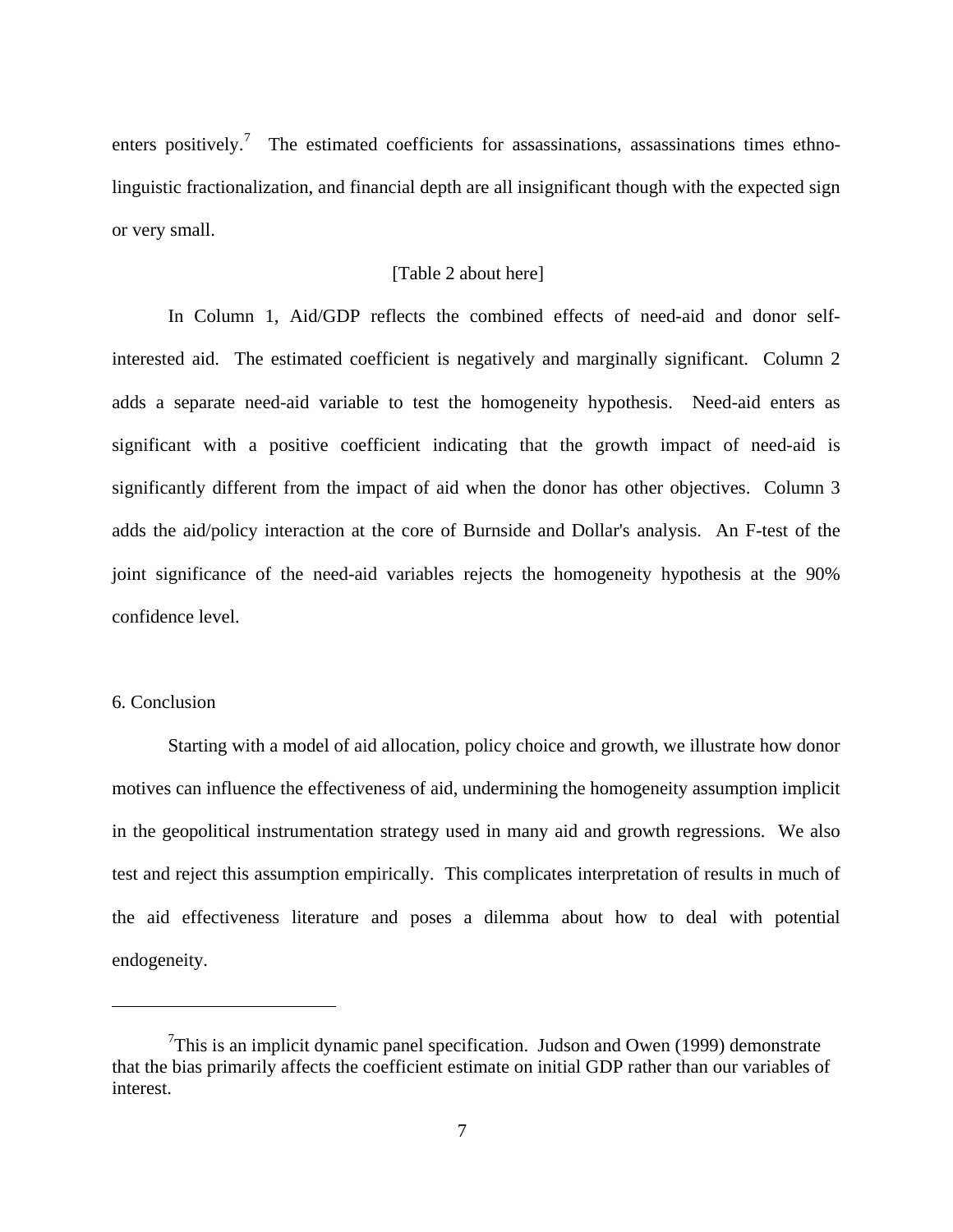References

- Bearce, D.H., Tirone, D.C., 2007, Foreign Aid, Recipient Growth, and the Strategic Goals of Donor Governments.
- Boone, P., 1995, Politics and the Effectiveness of Foreign Aid. NBER Working Paper 5308.
- Burnside, C., Dollar, D., 2000, Aid, Policies, and Growth. American Economic Review 90(4), 847-868.
- Doucouliagos, C., Paldam, M., 2009, The Aid Effectiveness Literature: The sad results of 40 years of research. Journal of Economic Surveys, forthcoming.
- Headey, D., 2008, Geopolitics and the Effect Of Foreign Aid on Economic Growth: 1970–2001. Journal of International Development 20, 161-180.
- Jensen, P., Paldam, M., 2006, Can the two new aid-growth models be replicated? Public Choice 127, 1, 147-175.
- Judson, R.A., Owen, A.L., 1999, Estimating Dynamic Panel Data Models. Economics Letters 65(1), 9-15.
- Minoiu, C., Reddy, S.G., 2007, Development Aid and Economic Growth. Columbia University Working Paper.
- Morgenthau, H., 1962, A Political Theory of Foreign Aid. American Political Science Review 56, 301-309.
- Rajan, R.G., Subramanian, A., 2008, Aid and Growth. Review of Economics and Statistics 90(4), 643-665.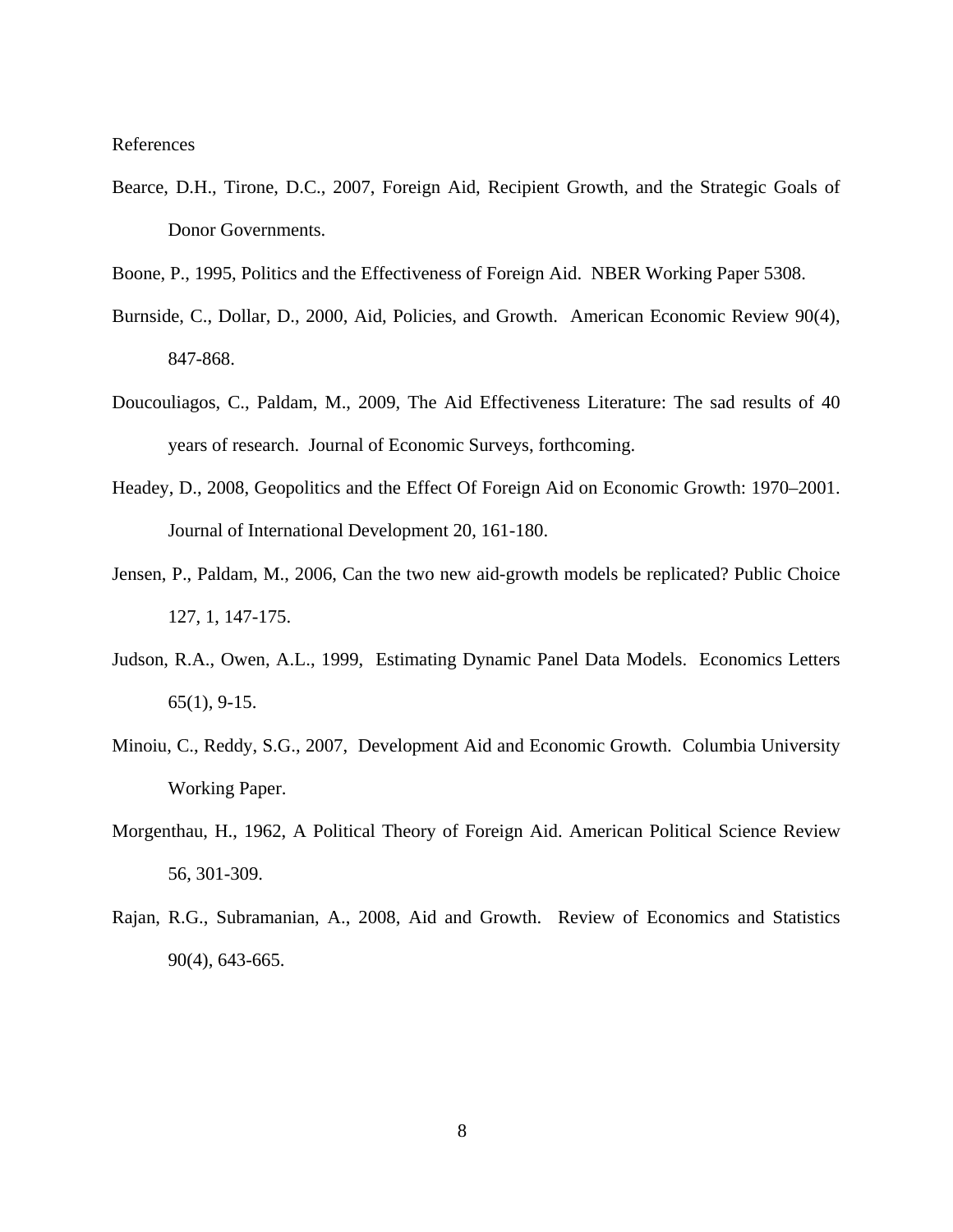### Table 1 Aid Allocation

| Donor              | Population | Former Colony<br>Population | GDP/capita | Former Colony<br>GDP/capita | N    |
|--------------------|------------|-----------------------------|------------|-----------------------------|------|
| Canada             | $0.535**$  |                             | $-0.343**$ |                             | 2453 |
| <b>Denmark</b>     | $0.258**$  |                             | $-0.954**$ |                             | 1852 |
| France             | $0.245**$  | $0.109**$                   | $-0.703**$ | $0.404**$                   | 2523 |
| Germany            | $0.804**$  |                             | $-0.319**$ |                             | 2694 |
| Italy              | $0.395**$  |                             | $-0.469**$ |                             | 2290 |
| Japan              | $0.616**$  |                             | $-0.508**$ |                             | 2669 |
| <b>Netherlands</b> | $0.740**$  | 15.061                      | $-0.613**$ | $-7.525$                    | 2477 |
| Norway             | $0.482**$  |                             | $-0.853**$ |                             | 2022 |
| Spain              | $0.169**$  | 0.0895                      | $-0.508**$ | $-0.825**$                  | 1215 |
| Sweden             | $0.174**$  |                             | $-0.600**$ |                             | 1831 |
| Switzerland        | $0.852**$  |                             | $-0.076$   |                             | 2339 |
| <b>UK</b>          | $0.734**$  | $0.441**$                   | $-0.573**$ | $-0.645**$                  | 2471 |
| <b>USA</b>         | $0.407**$  | 2.728                       | $-0.304**$ | $-2.893$                    | 2399 |

\*\* p<.05

Estimation via OLS. Dependent variable: log gross disbursements. GDP per capita in PPP terms. Estimations include: number of deaths due to natural disasters, post-conflict dummy, Polity, Polity transition, Burnside-Dollar policy quality, UN vote alignment, UNSC "important year" membership dummy, oil reserves, former colony dummy, political alignment dummy, log exports to donor, log imports from donor, and year dummies.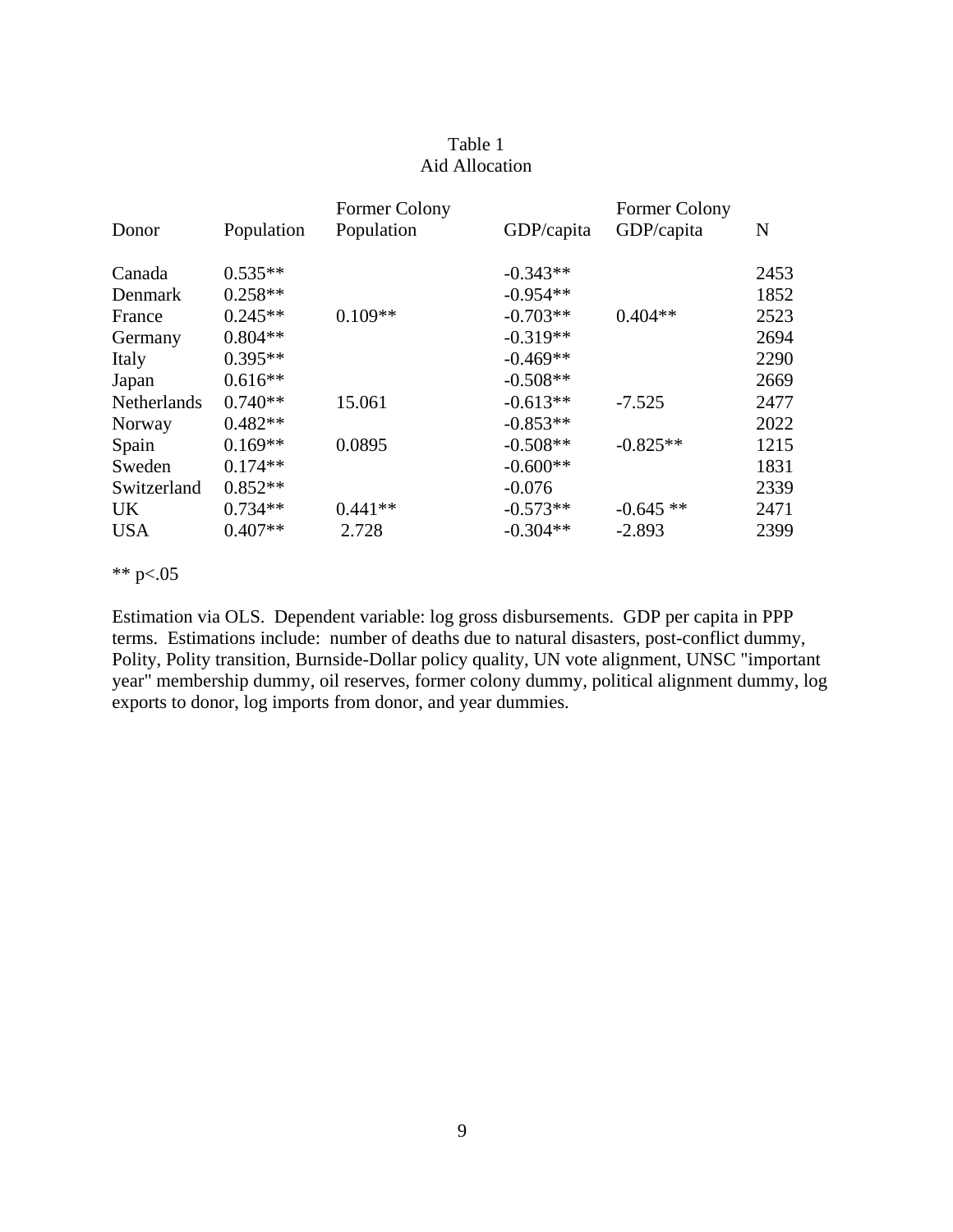|                            | (1)        | (2)         | (3)         |   |
|----------------------------|------------|-------------|-------------|---|
| <b>Initial GDP</b>         | $-6.996**$ | $-7.422**$  | $-7.568**$  |   |
| <b>Assassinations</b>      | $-0.351$   | $-0.377$    | $-0.363$    |   |
| $\times$ Fractionalization | 0.001      | 0.002       | 0.002       |   |
| <b>Financial Depth</b>     | 0.033      | 0.037       | 0.036       |   |
| <b>BD</b> Policy Index     | $0.001**$  | $0.001**$   | $0.001**$   |   |
| Aid/GDP                    | $-10.709*$ | $-48.221**$ | $-54.937**$ |   |
| $\times$ Policy Index      |            |             | $-0.005$    |   |
| Need Aid/GDP               |            | 59.534**    | 65.250**    | t |
| $\times$ Policy Index      |            |             | 0.003       | ÷ |
| Number of observations     | 362        | 362         | 362         |   |
| Number of countries        | 62         | 62          | 62          |   |

### Table 2 Growth Regressions

\* p<0.10, \*\* p<0.05; robust standard errors

†Jointly significant at 90% confidence level (p=0.0531).

Includes country fixed effects and period dummies.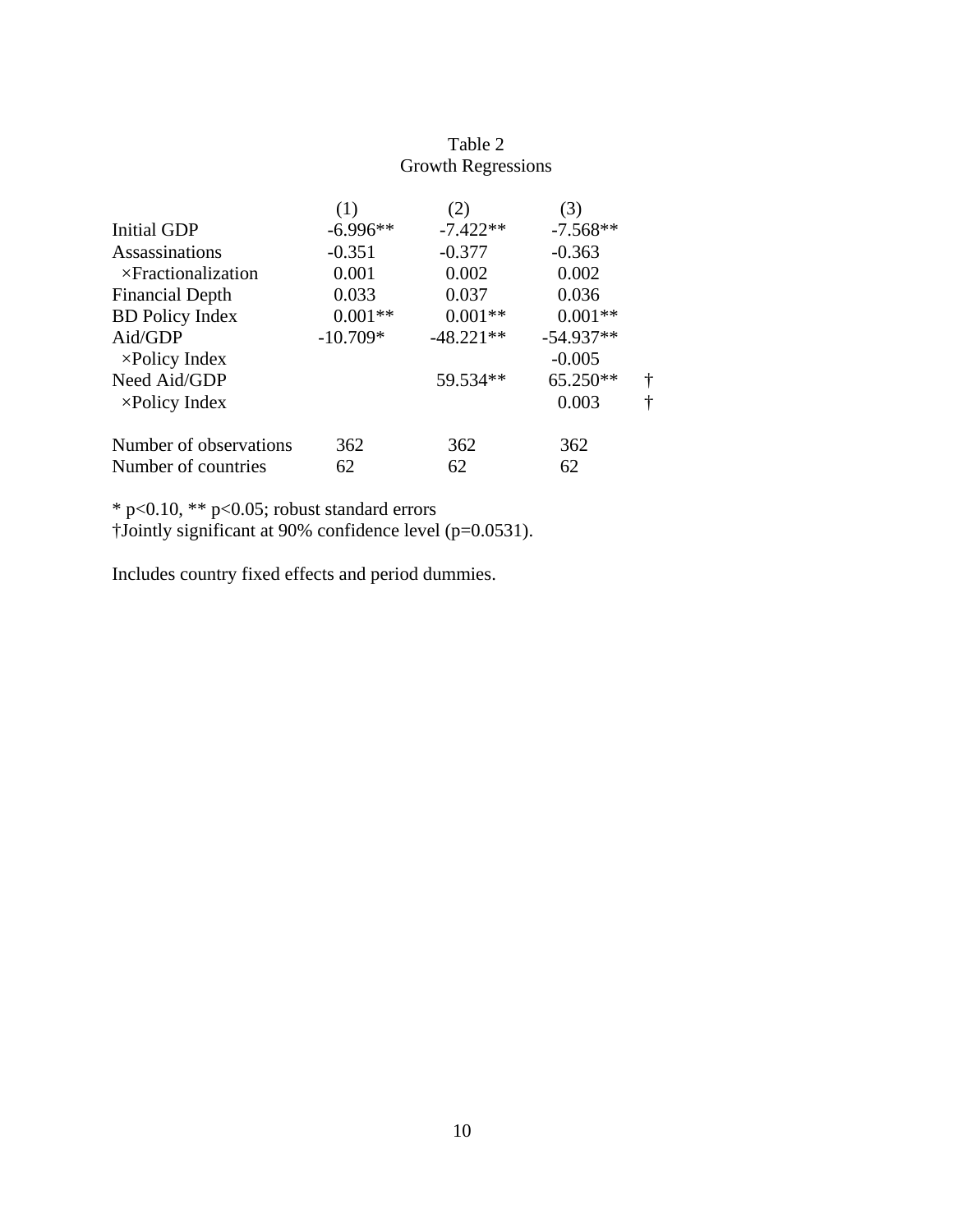### **Appendix A: Proof of Comparative Statics Results**

I. Derivation of the Donor's reaction function (Stackelberg follower):

$$
V(D, p) = -\alpha (pD^{RN} - D)^{2} - (1 - \alpha)(D^{DI} - D)^{2}
$$
  
FOC: 
$$
\frac{dV}{dD}|_{p} = 2\alpha (pD^{RN} - D) + 2(1 - \alpha)(D^{DI} - D) = 0
$$

$$
\alpha (pD^{RN} - D) + (1 - \alpha)(D^{DI} - D) = 0
$$

$$
D(p) = \alpha pD^{RN} + (1 - \alpha)D^{DI}
$$

In the proofs below, we replace  $D^{RN}$  with *RN* and  $D^{DI}$  with *DI* to simplify the derivations. Since the variables are defined so that  $\frac{dE}{dx} > 0$ *dRN*  $\frac{dD^{RN}}{dr} > 0$  and  $\frac{dD^{DI}}{dr} > 0$ *dDI*  $\frac{dD^{DI}}{dt} > 0$ , the signs in the proofs are unaffected. Finally, to keep the notation compact, we use *x*=*RN* and *y*=*DI* so that the donor reaction function can be written as  $D(p) = \alpha px + (1 - \alpha)y$ .

II. Proof that recipient government picks higher policy quality when donor places more

weight on need 
$$
(\frac{dp}{d\alpha} > 0)
$$
:

$$
U(p) = -(p^* - p)^2 + (D(p))^{1/2} = -(p^* - p)^2 + (\alpha px + (1 - \alpha)y)^{1/2}
$$

FOC: 
$$
\frac{dU}{dp} = 2(p^* - p) + \frac{1}{2}\alpha x(\alpha px + (1 - \alpha)y)^{-1/2} = 0
$$

$$
\frac{d}{d\alpha}\!\!\colon\quad -2\frac{dp}{d\alpha} + \frac{1}{2}x(\alpha px + (1-\alpha)y)^{-1/2} - \frac{1}{4}\alpha x(px + \alpha\frac{dp}{d\alpha}x - y)(\alpha px + (1-\alpha)y)^{-3/2} = 0
$$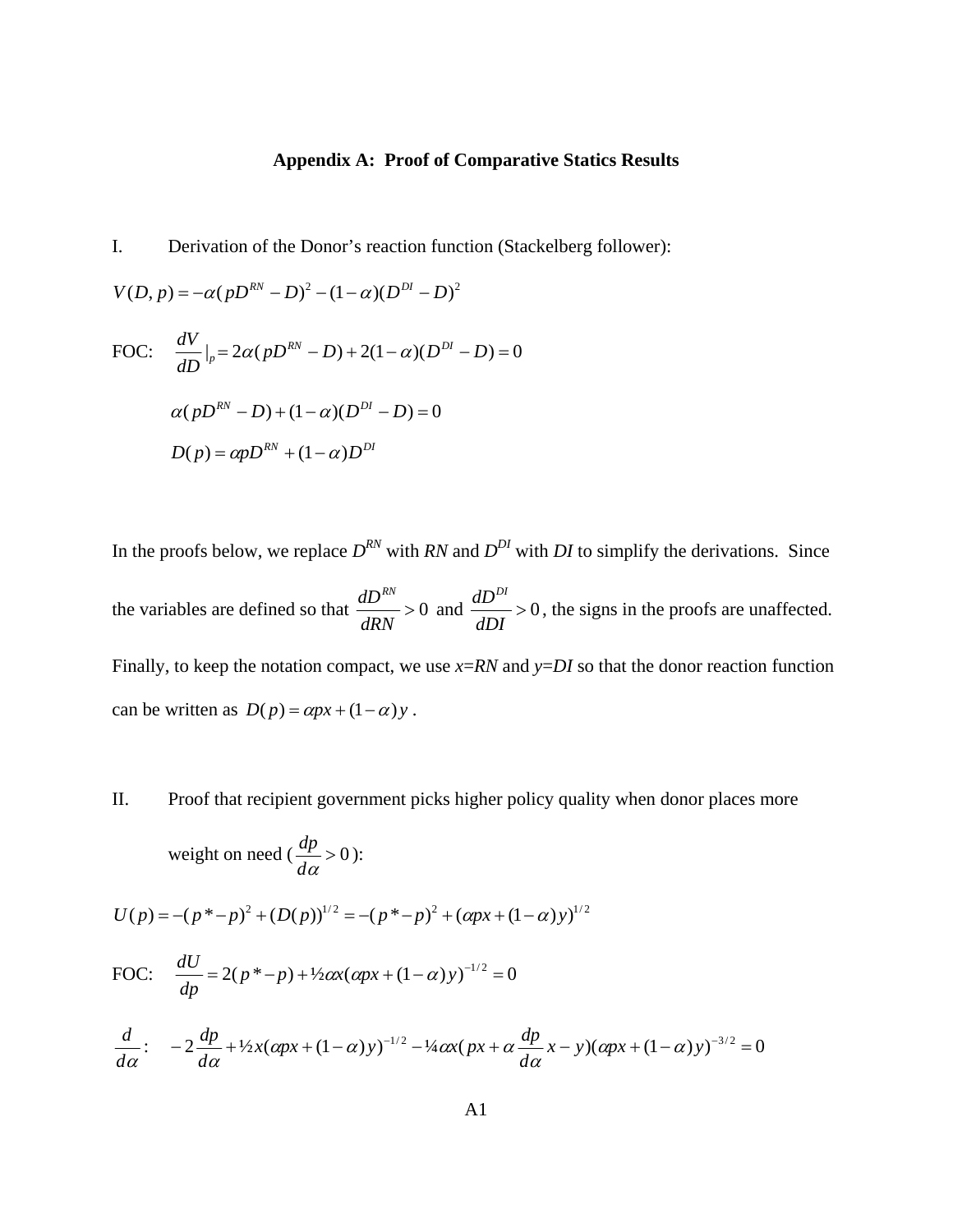$$
-8\frac{dp}{d\alpha} + 2x(\alpha px + (1 - \alpha)y)^{-1/2} - \alpha x(px + \alpha \frac{dp}{d\alpha}x - y)(\alpha px + (1 - \alpha)y)^{-3/2} = 0
$$
  

$$
-[8 + \alpha^2 x^2(\alpha px + (1 - \alpha)y)^{-3/2}] \frac{dp}{d\alpha} = x(\alpha px + (1 - \alpha)y)^{-1/2}[-2 + \alpha(px - y)(\alpha px + (1 - \alpha)y)^{-1}]
$$
  

$$
[8 + \alpha^2 x^2(\alpha px + (1 - \alpha)y)^{-3/2}] \frac{dp}{d\alpha} = x(\alpha px + (1 - \alpha)y)^{-1/2}[2 - \alpha(px - y)(\alpha px + (1 - \alpha)y)^{-1}]
$$
  

$$
\frac{dp}{d\alpha} = \frac{x(\alpha px + (1 - \alpha)y)^{-1/2}[2 - \alpha(px - y)(\alpha px + (1 - \alpha)y)^{-1}]}{8 + \alpha^2 x^2(\alpha px + (1 - \alpha)y)^{-3/2}}
$$

So 
$$
\frac{dp}{d\alpha} > 0
$$
 if  $\alpha(px - y)(\alpha px + (1 - \alpha)y)^{-1} < 2 \implies \alpha px - \alpha y < 2\alpha px + 2(1 - \alpha)y \implies$   
 $0 < \alpha px + (2 - \alpha)y$ 

Since  $\alpha \leq 1$ , all the terms in the sum are non-negative and at least some are positive so the inequality must hold. *Q.E.D.* 

III. Proof that recipient government picks higher policy quality when recipient need is greater  $\left(\frac{up}{up}\right) > 0$ *dRN*  $\frac{dp}{dx} > 0$ : FOC:  $\frac{dU}{dp} = 2(p^* - p) + \frac{1}{2}ax(\alpha px + (1 - \alpha)y)^{-1/2} = 0$ :  $\frac{d}{dx}$ :  $-2\frac{dp}{dx} + \frac{1}{2}\alpha(\alpha px + (1-\alpha)y)^{-1/2} - \frac{1}{4}\alpha x(\alpha x \frac{dp}{dx} + \alpha p)(\alpha px + (1-\alpha)y)^{-3/2} = 0$  $(-2 - \frac{1}{4}\alpha^2 x^2 (\alpha px + (1 - \alpha)y)^{-3/2})\frac{dp}{dx} = -\frac{1}{2}\alpha(\alpha px + (1 - \alpha)y)^{-1/2} + \frac{1}{4}\alpha^2 px(\alpha px + (1 - \alpha)y)^{-3/2}$ 

$$
\frac{dp}{dx} = \frac{-\frac{1}{2}\alpha(\alpha px + (1-\alpha)y)^{-1/2} + \frac{1}{4}\alpha^2 px(\alpha px + (1-\alpha)y)^{-3/2}}{-2 - \frac{1}{4}\alpha^2 x^2(\alpha px + (1-\alpha)y)^{-3/2}}
$$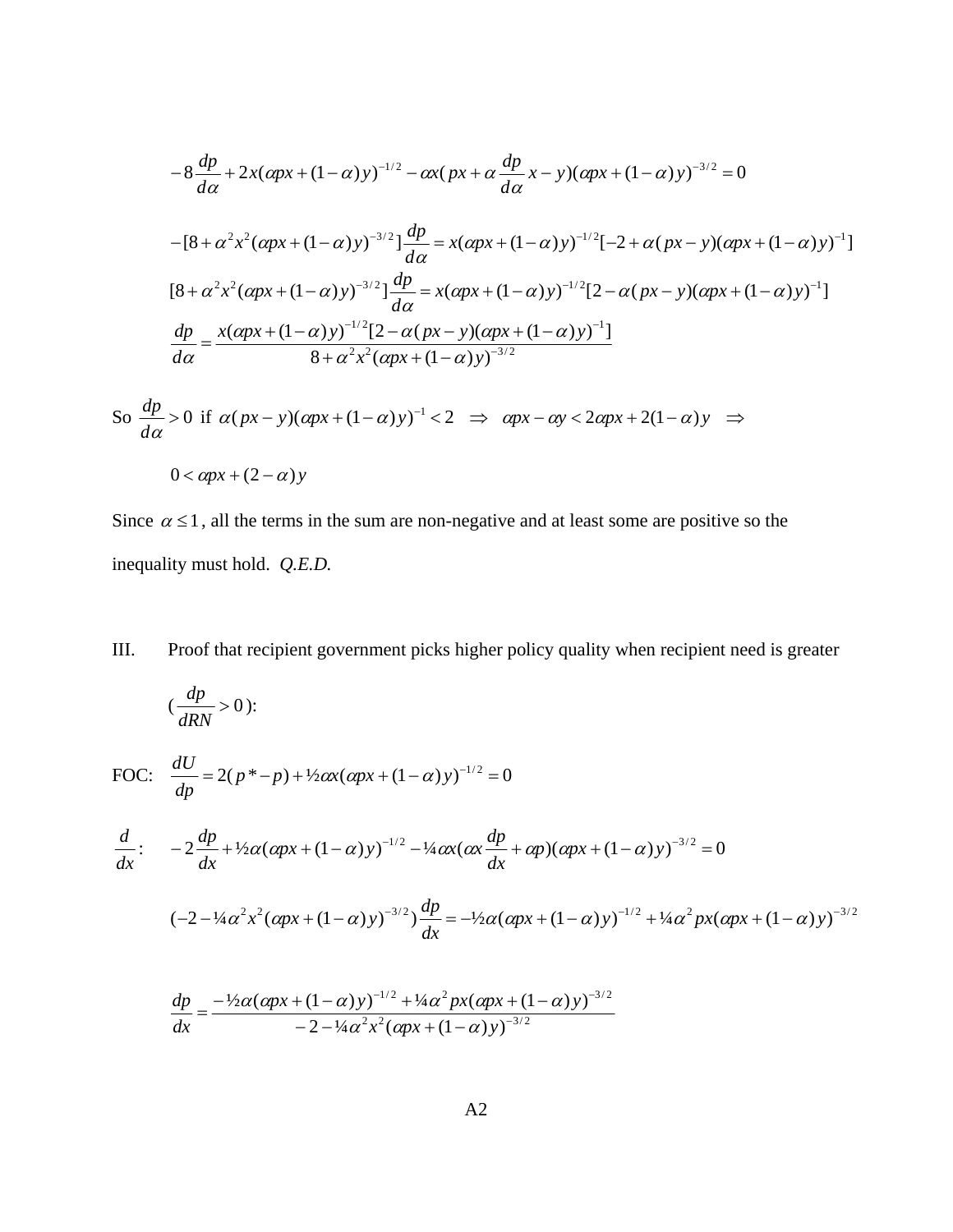Multiply top and bottom by  $4(\alpha px + (1-\alpha)y)^{3/2}$ 

$$
\frac{dp}{dx} = \frac{-2\alpha(\alpha px + (1-\alpha)y) + \alpha^2 px}{-8(\alpha px + (1-\alpha)y)^{3/2} - \alpha^2 x^2} = \frac{-2\alpha^2 px - 2\alpha(1-\alpha)y + \alpha^2 px}{-8(\alpha px + (1-\alpha)y)^{3/2} - \alpha^2 x^2} = \frac{\alpha^2 px + 2\alpha(1-\alpha)y}{8(\alpha px + (1-\alpha)y)^{3/2} + \alpha^2 x^2}
$$

Since 
$$
\alpha \le 1
$$
,  $\frac{dp}{dx} > 0$  and hence  $\frac{dp}{dRN} > 0$ . Q.E.D.

IV. Proof that recipient government picks lower policy quality when the recipient is more

important to the donor  $\left(\frac{dp}{dr}\right)$  < 0 *dDI*  $\frac{dp}{\sqrt{1-p}} < 0$ :

FOC: 
$$
\frac{dU}{dp} = 2(p^* - p) + \frac{1}{2}\alpha x(\alpha px + (1 - \alpha)y)^{-1/2} = 0
$$

$$
\frac{d}{dy}:\quad -2\frac{dp}{dy} - \frac{1}{4}\alpha x(\alpha x\frac{dp}{dy} + (1-\alpha))(\alpha px + (1-\alpha)y)^{-3/2} = 0
$$

$$
(-2 - \frac{1}{4}\alpha^2 x^2 (\alpha px + (1 - \alpha) y)^{-3/2}) \frac{dp}{dy} = \frac{1}{4}\alpha (1 - \alpha) x (\alpha px + (1 - \alpha) y)^{-3/2}
$$

$$
\frac{dp}{dy} = \frac{\frac{1}{4}\alpha(1-\alpha)x(\alpha px + (1-\alpha)y)^{-3/2}}{-2 - \frac{1}{4}\alpha^2x^2(\alpha px + (1-\alpha)y)^{-3/2}}
$$

Multiply top and bottom by  $-4(\alpha px + (1-\alpha)y)^{3/2}$ 

$$
\frac{dp}{dy} = \frac{-\alpha(1-\alpha)x}{8(\alpha px + (1-\alpha)y)^{3/2} + \alpha^2 x^2}
$$

Since  $\alpha \leq 1$ ,  $\frac{dp}{d} < 0$ *dy*  $\frac{dp}{dt}$  < 0 and hence  $\frac{dp}{dt}$  < 0 *dDI*  $\frac{dp}{d\rho}$  < 0. *Q.E.D.*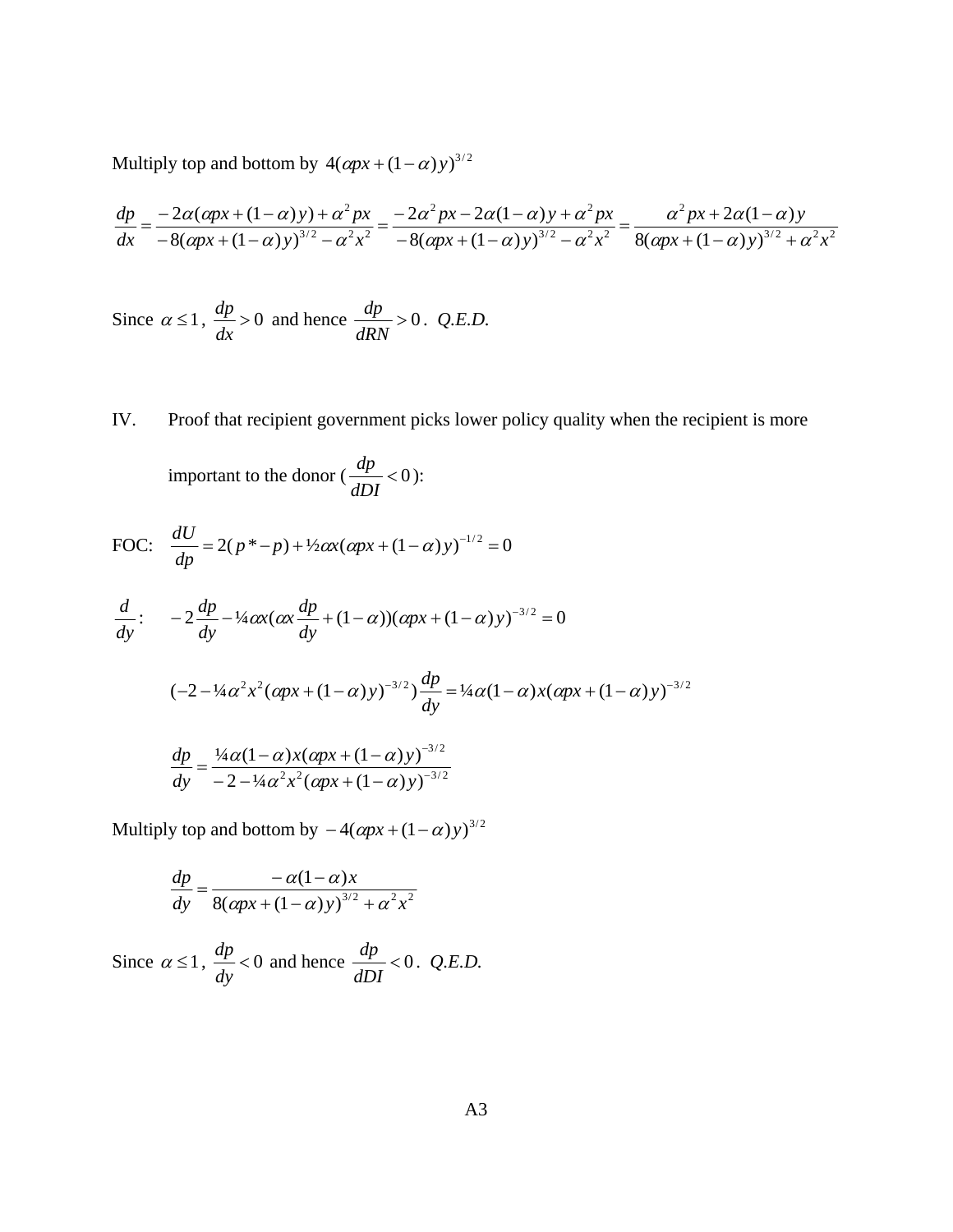# Appendix B: Sources and descriptive statistics

### Table A1: Descriptive Statistics for Allocation Regression Samples

| Canada (CAN)  | <u>Variable</u>        | <u>Mean</u> | Std. Dev. | Min              | Max          |
|---------------|------------------------|-------------|-----------|------------------|--------------|
| 2453 obs.     | log aid                | 1.301082    | 2.086305  | $-4.60517$       | 6.678455     |
|               | log population         | 16.02251    | 1.548047  | 12.41091         | 20.97667     |
|               | log GDP                | 7.858657    | .8497038  | 6.178476         | 10.06949     |
|               | # killed               | 491.6494    | 7749.357  | $\boldsymbol{0}$ | 300000       |
|               | postwar                | .0729719    | .2601434  | $\overline{0}$   | 1            |
|               | polity                 | .1108846    | 6.990376  | $-10$            | 10           |
|               | polity transition      | .0008153    | .0285481  | $\boldsymbol{0}$ | 1            |
|               | <b>BD</b> policy       | .4476152    | .4973496  | $\boldsymbol{0}$ | $\mathbf{1}$ |
|               | oil                    | 2.535856    | 14.25086  | $\boldsymbol{0}$ | 262.79       |
|               | war                    | .0807175    | .2724563  | $\boldsymbol{0}$ | $\mathbf{1}$ |
|               | political alignment    | .2507134    | .4335122  | $\boldsymbol{0}$ | $\mathbf{1}$ |
|               | <b>UNSC</b>            | 42.98492    | 161.6141  | $\overline{0}$   | 1221         |
|               | UN voting alignment    | .6809555    | .075955   | .478022          | 1            |
|               | lagged log exports     | 2.529024    | 1.855633  | $\boldsymbol{0}$ | 7.882639     |
|               | lagged log imports     | 2.454358    | 2.095016  | $\overline{0}$   | 9.323768     |
|               | lagged log all exports | 7.294345    | 1.888589  | $\boldsymbol{0}$ | 12.5088      |
|               | lagged log all imports | 7.146961    | 2.002972  | $\boldsymbol{0}$ | 13.0876      |
| Denmark (DNK) | Variable               | Mean        | Std. Dev. | Min              | Max          |
| 1852 obs.     | log aid                | .32215      | 2.234508  | $-4.60517$       | 4.727919     |
|               | log population         | 16.29453    | 1.520804  | 12.75707         | 20.97667     |
|               | log GDP                | 7.760305    | .8383322  | 6.178476         | 9.822355     |
|               | # killed               | 596.7754    | 8838.284  | $\boldsymbol{0}$ | 300000       |
|               | postwar                | .0826134    | .2753713  | $\overline{0}$   | $\mathbf{1}$ |
|               | polity                 | .0691145    | 6.935029  | $-10$            | 10           |
|               | <b>BD</b> Policy       | .4443844    | .4970315  | 0                | 1            |
|               | oil                    | 2.07285     | 8.909292  | $\overline{0}$   | 133.25       |
|               | war                    | .0863931    | .2810195  | $\boldsymbol{0}$ | $\mathbf{1}$ |
|               | political alignment    | .238121     | .4260486  | $\boldsymbol{0}$ | $\mathbf{1}$ |
|               | <b>UNSC</b>            | 49.65173    | 174.1504  | $\overline{0}$   | 1221         |
|               |                        |             |           | .4850746         | $\mathbf{1}$ |
|               | UN voting alignment    | .7150559    | .0630702  |                  |              |
|               | lagged log exports     | 2.276804    | 1.475879  | $\boldsymbol{0}$ | 6.838583     |
|               | lagged log imports     | 1.850429    | 1.718253  | $\overline{0}$   | 7.241251     |
|               | lagged log all exports | 7.315553    | 1.962218  | $\boldsymbol{0}$ | 12.5088      |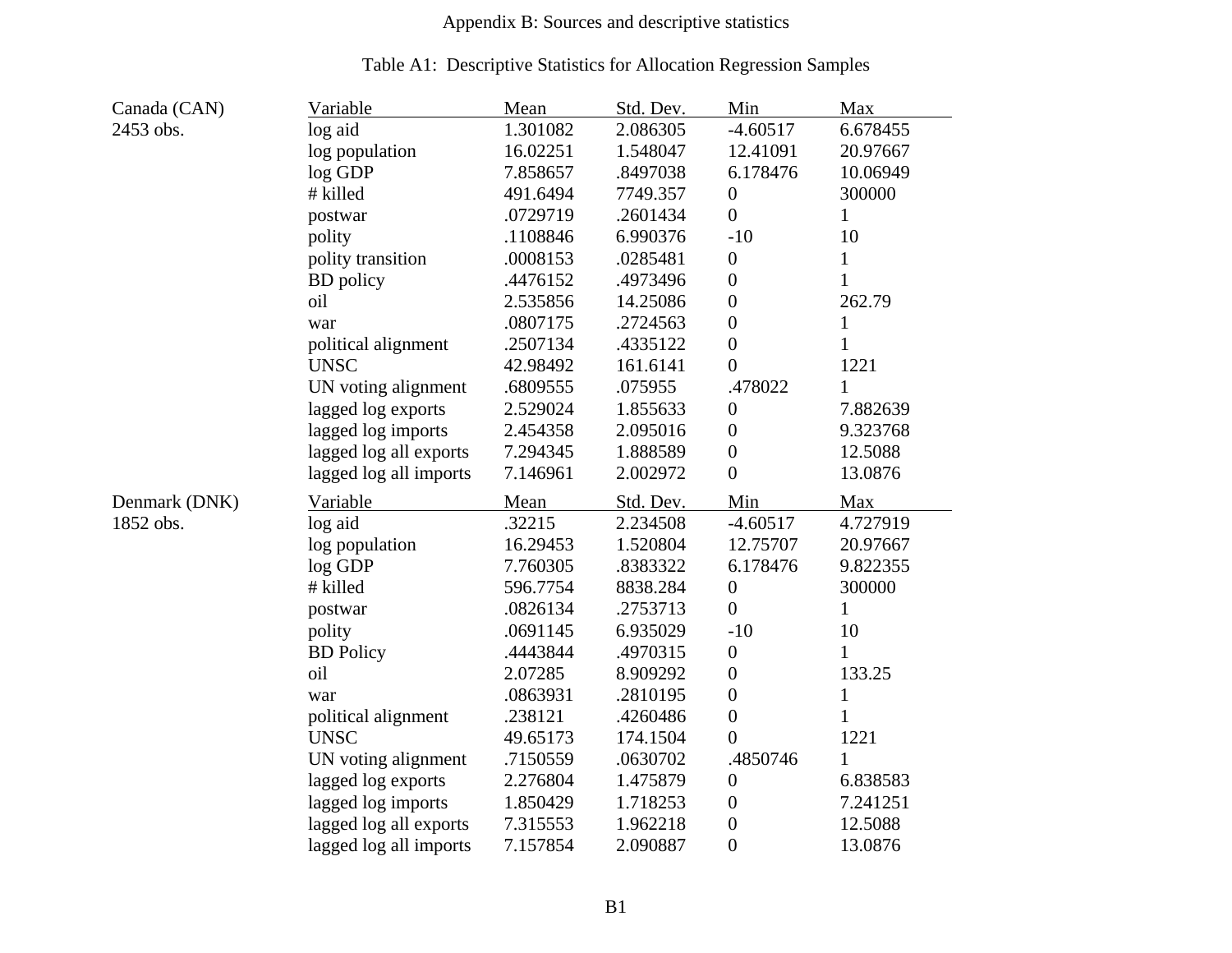| France (FRA)  | Variable               | Mean         | Std. Dev. | Min              | Max          |
|---------------|------------------------|--------------|-----------|------------------|--------------|
| 2523 obs.     | log aid                | 2.1319       | 2.006536  | $-4.60517$       | 7.989377     |
|               | log population         | 15.9837      | 1.562774  | 12.54516         | 20.97667     |
|               | log GDP                | 7.939671     | .9093496  | 6.178476         | 10.67489     |
|               | # killed               | 466.8712     | 7626.934  | $\boldsymbol{0}$ | 300000       |
|               | postwar                | .0725327     | .2594193  | $\overline{0}$   | $\mathbf{1}$ |
|               | polity                 | -.1957987    | 7.082086  | $-10$            | 10           |
|               | polity transition      | .0007927     | .0281495  | $\overline{0}$   | 1            |
|               | <b>BD</b> Policy       | .43044       | .4952359  | $\boldsymbol{0}$ | $\mathbf{1}$ |
|               | former colony          | .2160127     | .4116046  | $\boldsymbol{0}$ |              |
|               | oil                    | 5.967847     | 27.16804  | $\overline{0}$   | 262.79       |
|               | war                    | .078478      | .2689756  | $\overline{0}$   | $\mathbf{1}$ |
|               | political alignment    | .2330559     | .4228613  | $\boldsymbol{0}$ | 1            |
|               | <b>UNSC</b>            | 42.49306     | 160.8641  | $\overline{0}$   | 1221         |
|               | UN voting alignment    | .6125272     | .0821875  | .423913          | .875         |
|               | lagged log exports     | 4.4751       | 1.789391  | $\boldsymbol{0}$ | 8.214294     |
|               | lagged log imports     | 4.055673     | 1.998949  | $\overline{0}$   | 9.404278     |
|               | lagged log all exports | 7.397553     | 1.897197  | $\boldsymbol{0}$ | 12.5088      |
|               | lagged log all imports | 7.24885      | 2.051075  | $\overline{0}$   | 13.0876      |
| Germany (DEU) | Variable               | Mean         | Std. Dev. | Min              | Max          |
| 2694 obs.     | log aid                | 2.676073     | 1.939981  | $-4.60517$       | 8.617753     |
|               | log population         | 15.91643     | 1.571445  | 12.30671         | 20.97667     |
|               | log GDP                | 7.953451     | .9126224  | 6.178476         | 10.70551     |
|               | # killed               | 451.6451     | 7396.714  | $\boldsymbol{0}$ | 300000       |
|               | postwar                | .0727543     | .2597809  | $\overline{0}$   | $\mathbf{1}$ |
|               | polity                 | $-0.3151448$ | 7.126762  | $-10$            | 10           |
|               | polity transition      | .0007424     | .0272418  | $\boldsymbol{0}$ | 1            |
|               | <b>BD</b> policy       | .452487      | .4978298  | $\boldsymbol{0}$ | 1            |
|               | oil                    | 5.516594     | 26.20951  | $\boldsymbol{0}$ | 262.79       |
|               | war                    | .0757238     | .2646048  | $\theta$         | 1            |
|               | political alignment    | .218634      | .4133964  | $\boldsymbol{0}$ |              |
|               | <b>UNSC</b>            | 40.55382     | 155.6421  | $\boldsymbol{0}$ | 1221         |
|               | UN voting alignment    | .6594722     | .0928383  | .4610389         | 1            |
|               | lagged log exports     | 4.453479     | 2.07305   | $\boldsymbol{0}$ | 9.628689     |
|               | lagged log imports     | 4.290346     | 2.148347  | $\boldsymbol{0}$ | 9.903658     |
|               | lagged log all exports | 7.325551     | 1.909906  | $\boldsymbol{0}$ | 12.5088      |
|               | lagged log all imports | 7.191548     | 2.051148  | $\boldsymbol{0}$ | 13.0876      |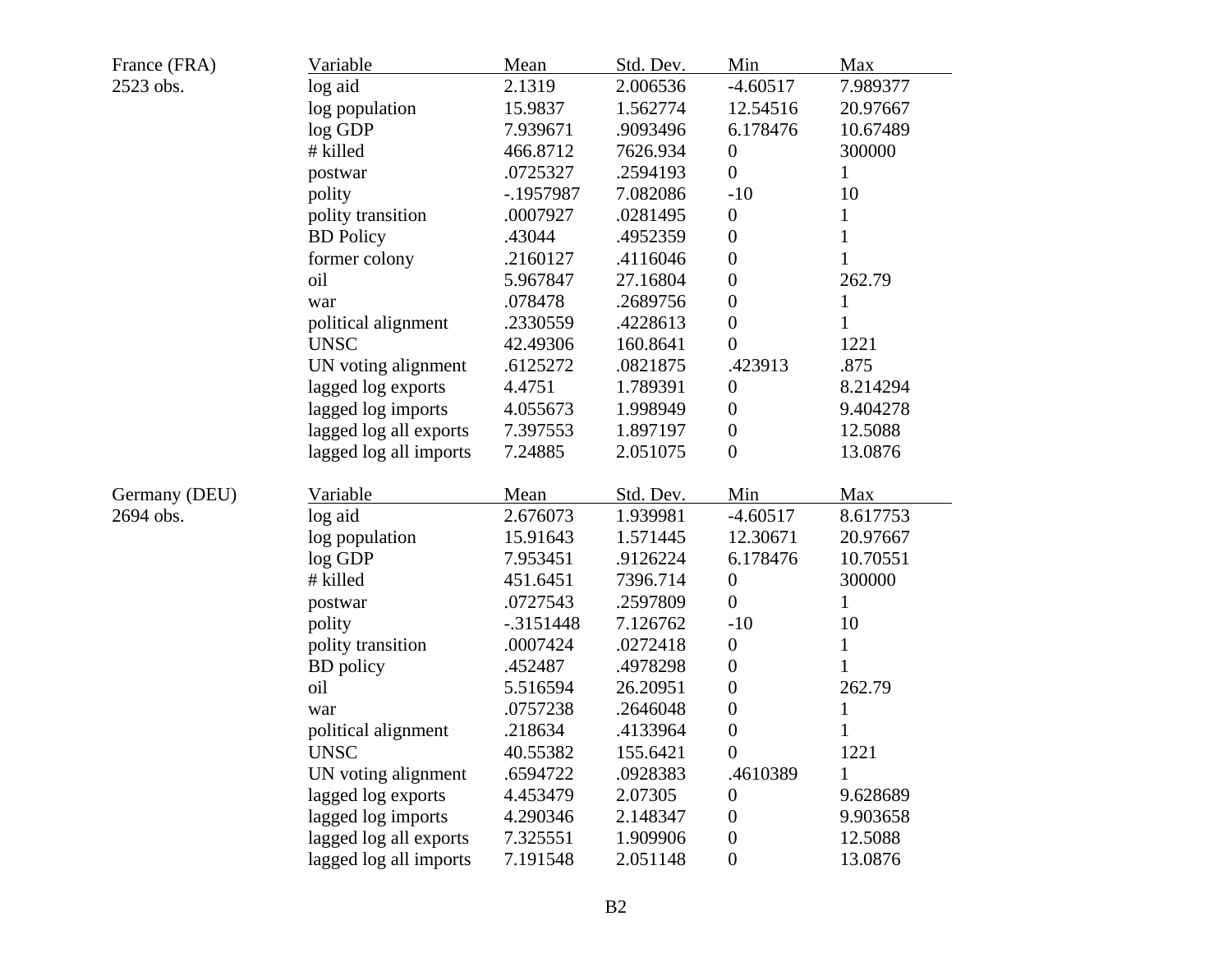| Italy (ITA) | <b>Variable</b>        | Mean        | Std. Dev. | Min              | Max          |
|-------------|------------------------|-------------|-----------|------------------|--------------|
| 2290 obs.   | log aid                | .5252859    | 2.511064  | $-4.60517$       | 7.622449     |
|             | log population         | 16.15076    | 1.51179   | 12.57662         | 20.97667     |
|             | log GDP                | 7.867534    | .8702322  | 6.178476         | 10.66554     |
|             | # killed               | 519.9624    | 8010.357  | $\boldsymbol{0}$ | 300000       |
|             | postwar                | .0799127    | .2712172  | $\overline{0}$   | $\mathbf{1}$ |
|             | polity                 | -.4768559   | 7.020138  | $-10$            | 10           |
|             | polity transition      | .0008734    | .0295463  | $\overline{0}$   | $\mathbf{1}$ |
|             | <b>BD</b> policy       | .4458515    | .4971679  | $\overline{0}$   | $\mathbf{1}$ |
|             | oil                    | 4.21892     | 22.08949  | $\overline{0}$   | 262.697      |
|             | war                    | .0873362    | .2823888  | $\boldsymbol{0}$ | $\mathbf{1}$ |
|             | political alignment    | .1213974    | .3266598  | $\boldsymbol{0}$ | 1            |
|             | <b>UNSC</b>            | 43.56026    | 162.239   | $\overline{0}$   | 1221         |
|             | UN voting alignment    | .6727527    | .0786102  | .4925373         | 1            |
|             | lagged log exports     | 4.01306     | 1.910042  | $\boldsymbol{0}$ | 8.38558      |
|             | lagged log imports     | 3.880841    | 2.118994  | $\overline{0}$   | 8.993204     |
|             | lagged log all exports | 7.389985    | 1.833021  | $\overline{0}$   | 12.5088      |
|             | lagged log all imports | 7.22928     | 1.989617  | $\overline{0}$   | 13.0876      |
| Japan (JPN) | Variable               | Mean        | Std. Dev. | Min              | Max          |
| 2669 obs.   | log aid                | 2.393954    | 2.551704  | $-4.60517$       | 8.529519     |
|             | log population         | 15.92585    | 1.578514  | 12.30671         | 20.97667     |
|             | log GDP                | 7.966073    | .9121624  | 6.178476         | 10.70551     |
|             | # killed               | 456.7359    | 7431.178  | $\boldsymbol{0}$ | 300000       |
|             | postwar                | .0734357    | .2608993  | $\overline{0}$   | $\mathbf{1}$ |
|             | polity                 | $-.3274635$ | 7.126502  | $-10$            | 10           |
|             | polity transition      | .0007493    | .027369   | $\boldsymbol{0}$ | $\mathbf{1}$ |
|             | <b>BD</b> policy       | .454852     | .4980508  | $\overline{0}$   | 1            |
|             | oil                    | 5.653871    | 26.4538   | $\boldsymbol{0}$ | 262.79       |
|             | war                    | .0730611    | .2602855  | $\boldsymbol{0}$ | $\mathbf{1}$ |
|             | political alignment    | .202323     | .401807   | $\overline{0}$   | 1            |
|             | <b>UNSC</b>            | 41.39116    | 157.9779  | $\overline{0}$   | 1221         |
|             | UN voting alignment    | .7165586    | .0721542  | .4873418         | $\mathbf{1}$ |
|             | lagged log exports     | 4.291162    | 2.196871  | $\boldsymbol{0}$ | 10.5956      |
|             | lagged log imports     | 3.785449    | 2.511866  | $\boldsymbol{0}$ | 11.03154     |
|             | lagged log all exports | 7.364601    | 1.885861  | $\overline{0}$   | 12.5088      |
|             | lagged log all imports | 7.235218    | 2.02208   | $\overline{0}$   | 13.0876      |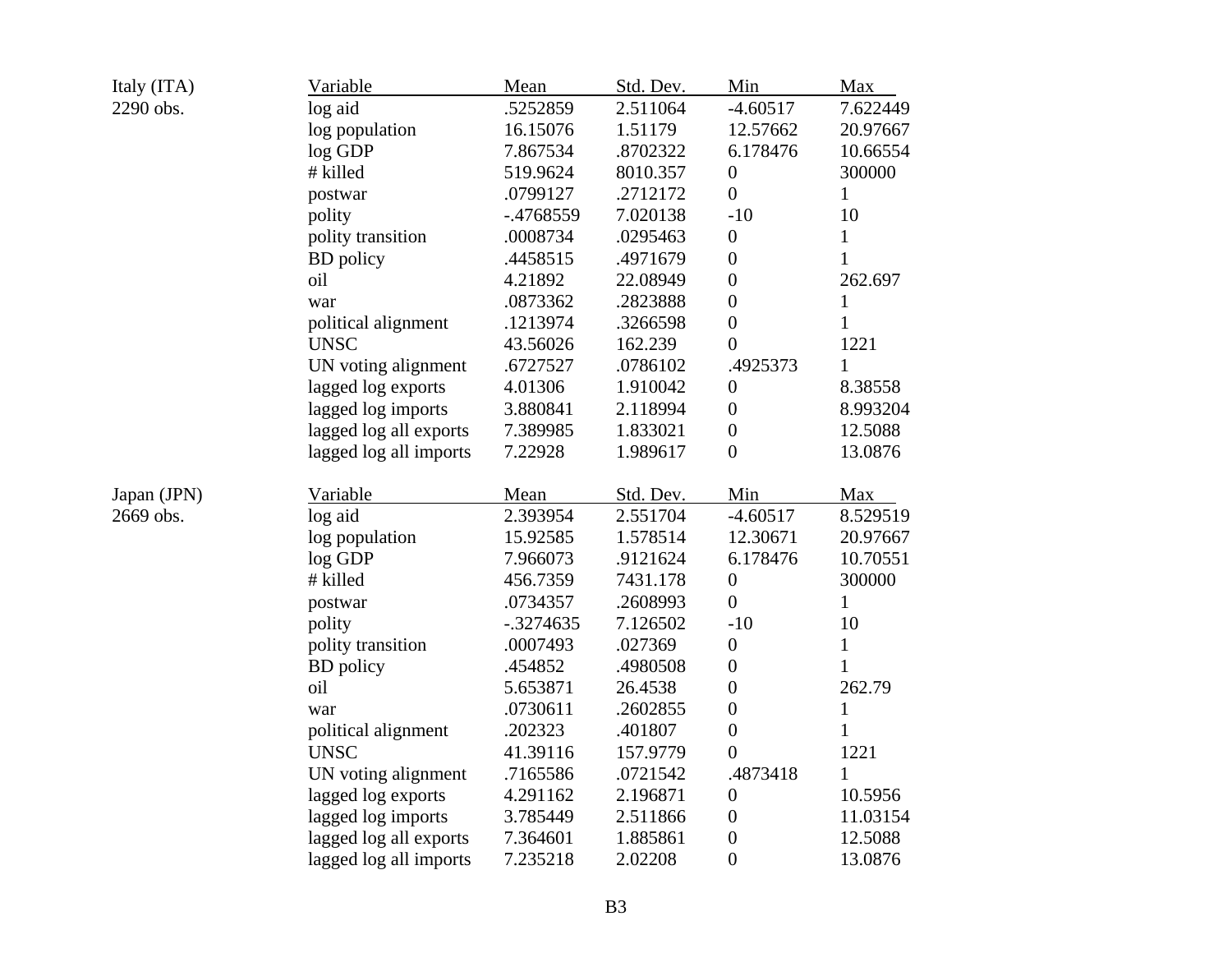| Netherlands (NLD) | Variable               | Mean        | Std. Dev. | Min              | Max          |
|-------------------|------------------------|-------------|-----------|------------------|--------------|
| 2477 obs.         | log aid                | 1.052159    | 2.063855  | $-4.60517$       | 5.462263     |
|                   | log population         | 16.00522    | 1.539068  | 12.30671         | 20.97667     |
|                   | $\log$ GDP             | 7.85057     | .8446514  | 6.178476         | 10.66794     |
|                   | # killed               | 486.3133    | 7711.796  | $\boldsymbol{0}$ | 300000       |
|                   | postwar                | .0767057    | .2661776  | $\overline{0}$   | $\mathbf{1}$ |
|                   | polity                 | $-.0617683$ | 7.034864  | $-10$            | 10           |
|                   | polity transition      | .0008074    | .0284095  | $\boldsymbol{0}$ | $\mathbf 1$  |
|                   | <b>BD</b> Policy       | .4557933    | .4981425  | $\boldsymbol{0}$ | 1            |
|                   | oil                    | 2.837206    | 15.27937  | $\overline{0}$   | 262.79       |
|                   | war                    | .0799354    | .2712479  | $\overline{0}$   | $\mathbf{1}$ |
|                   | former colony          | .0117077    | .1075886  | $\boldsymbol{0}$ | 1            |
|                   | political alignment    | .2309245    | .4215093  | $\overline{0}$   | 1            |
|                   | <b>UNSC</b>            | 41.22164    | 158.7624  | $\overline{0}$   | 1221         |
|                   | UN voting alignment    | .6741653    | .0762057  | .4925373         |              |
|                   | lagged log exports     | 3.327133    | 1.636923  | $\boldsymbol{0}$ | 7.890792     |
|                   | lagged log imports     | 3.165934    | 2.107587  | $\overline{0}$   | 9.312725     |
|                   | lagged log all exports | 7.241348    | 1.89993   | $\overline{0}$   | 12.5088      |
|                   | lagged log all imports | 7.092501    | 2.025192  | $\overline{0}$   | 13.0876      |
| Norway (NOR)      | Variable               | Mean        | Std. Dev. | Min              | Max          |
| 2022 obs.         | log aid                | .0876741    | 2.083411  | $-4.60517$       | 5.732888     |
|                   | log population         | 16.25663    | 1.498137  | 12.79603         | 20.97667     |
|                   | log GDP                | 7.788535    | .8359857  | 6.178476         | 10.25135     |
|                   | # killed               | 580.9322    | 8513.503  | $\boldsymbol{0}$ | 300000       |
|                   | postwar                | .086548     | .2812411  | $\overline{0}$   | $\mathbf{1}$ |
|                   | polity                 | .5351137    | 6.873747  | $-10$            | 10           |
|                   | polity transition      | .0009891    | .0314425  | $\boldsymbol{0}$ | $\mathbf{1}$ |
|                   | <b>BD</b> policy       | .4431256    | .4968777  | $\boldsymbol{0}$ | 1            |
|                   | oil                    | 2.981306    | 15.17086  | $\boldsymbol{0}$ | 262.79       |
|                   | war                    | .0905045    | .2869741  | $\overline{0}$   | $\mathbf{1}$ |
|                   | political alignment    | .2532146    | .4349604  | $\boldsymbol{0}$ | 1            |
|                   | <b>UNSC</b>            | 47.4095     | 171.1679  | $\boldsymbol{0}$ | 1221         |
|                   | UN voting alignment    | .7134267    | .0672905  | .4850746         | 1            |
|                   | lagged log exports     | 1.626101    | 1.409292  | $\boldsymbol{0}$ | 6.836946     |
|                   | lagged log imports     | 1.467134    | 1.63266   | 0                | 7.145362     |
|                   | lagged log all exports | 7.350409    | 1.899115  | $\boldsymbol{0}$ | 12.5088      |
|                   | lagged log all imports | 7.200393    | 2.038746  | $\boldsymbol{0}$ | 13.0876      |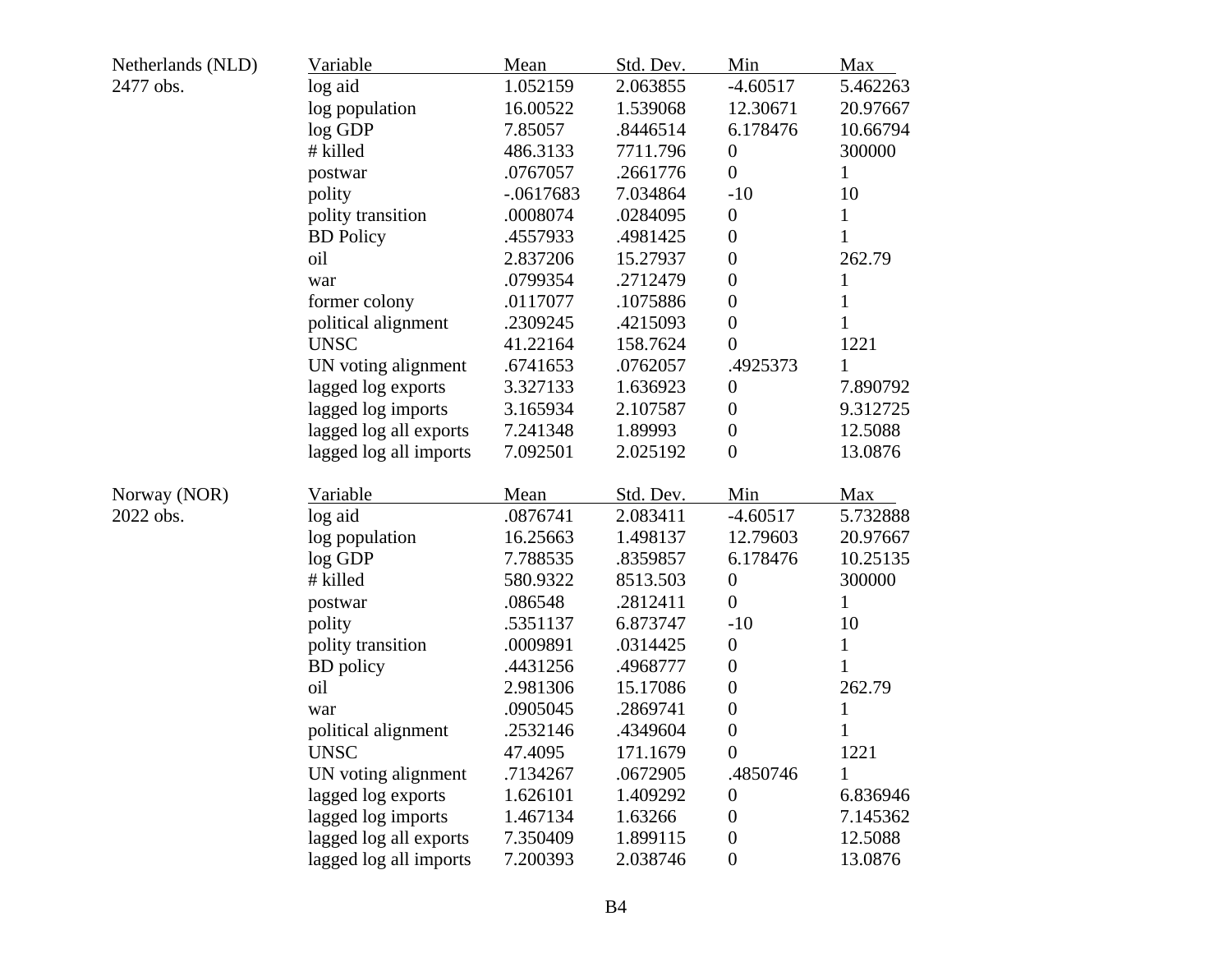| Spain (ESP)  | Variable               | Mean     | Std. Dev. | Min              | Max          |
|--------------|------------------------|----------|-----------|------------------|--------------|
| 1215 obs.    | log aid                | .0206641 | 2.513487  | $-4.60517$       | 6.298159     |
|              | log population         | 16.35992 | 1.470293  | 12.72165         | 20.97667     |
|              | $\log$ GDP             | 7.949864 | .8855973  | 6.178476         | 9.991495     |
|              | # killed               | 351.7926 | 4321.416  | $\boldsymbol{0}$ | 139939       |
|              | postwar                | .090535  | .2870648  | $\overline{0}$   | $\mathbf{1}$ |
|              | polity                 | 2.023045 | 6.402311  | $-10$            | 10           |
|              | polity transition      | .0016461 | .0405553  | $\boldsymbol{0}$ | 1            |
|              | <b>BD</b> Policy       | .3893004 | .4877924  | $\boldsymbol{0}$ | 1            |
|              | oil                    | 3.603482 | 15.25888  | $\boldsymbol{0}$ | 260.05       |
|              | war                    | .0806584 | .272422   | $\overline{0}$   | $\mathbf 1$  |
|              | former colony          | .1053498 | .30713    | $\overline{0}$   | $\mathbf 1$  |
|              | political alignment    | .2707819 | .4445466  | $\boldsymbol{0}$ | 1            |
|              | <b>UNSC</b>            | 57.02222 | 197.3644  | $\overline{0}$   | 1221         |
|              | UN voting alignment    | .7311244 | .0751449  | .4925373         | .9180328     |
|              | lagged log exports     | 3.542905 | 1.806017  | $\boldsymbol{0}$ | 7.689646     |
|              | lagged log imports     | 3.752781 | 1.969969  | $\boldsymbol{0}$ | 8.410741     |
|              | lagged log all exports | 7.853031 | 1.834393  | $\boldsymbol{0}$ | 12.5088      |
|              | lagged log all imports | 7.654443 | 2.012284  | $\overline{0}$   | 13.0876      |
| Sweden (SWE) | Variable               | Mean     | Std. Dev. | Min              | Max          |
| 1831 obs.    | log aid                | .6199201 | 2.103035  | $-4.60517$       | 5.423848     |
|              | log population         | 16.29789 | 1.515847  | 13.0857          | 20.97667     |
|              | log GDP                | 7.862197 | .8475577  | 6.178476         | 10.51645     |
|              | # killed               | 616.284  | 8927.352  | $\boldsymbol{0}$ | 300000       |
|              | postwar                | .0895685 | .2856406  | $\overline{0}$   | $\mathbf{1}$ |
|              | polity                 | 1.170945 | 6.796716  | $-10$            | 10           |
|              | polity transition      | .0010923 | .0330409  | $\boldsymbol{0}$ | $\mathbf{1}$ |
|              | <b>BD</b> policy       | .4691425 | .4991832  | $\overline{0}$   | $\mathbf{1}$ |
|              | oil                    | 3.313266 | 13.62592  | $\boldsymbol{0}$ | 168.848      |
|              | war                    | .0944839 | .2925806  | $\boldsymbol{0}$ | $\mathbf 1$  |
|              | political alignment    | .2878209 | .4528709  | $\boldsymbol{0}$ | 1            |
|              | <b>UNSC</b>            | 49.3905  | 177.6024  | $\boldsymbol{0}$ | 1221         |
|              | UN voting alignment    | .7485343 | .0649892  | .4925373         | 1            |
|              | lagged log exports     | 2.791438 | 1.85543   | 0                | 7.563263     |
|              | lagged log imports     | 2.069448 | 1.898665  | 0                | 7.467085     |
|              | lagged log all exports | 7.51789  | 1.954487  | $\boldsymbol{0}$ | 12.5088      |
|              | lagged log all imports | 7.355812 | 2.081532  | $\boldsymbol{0}$ | 13.0876      |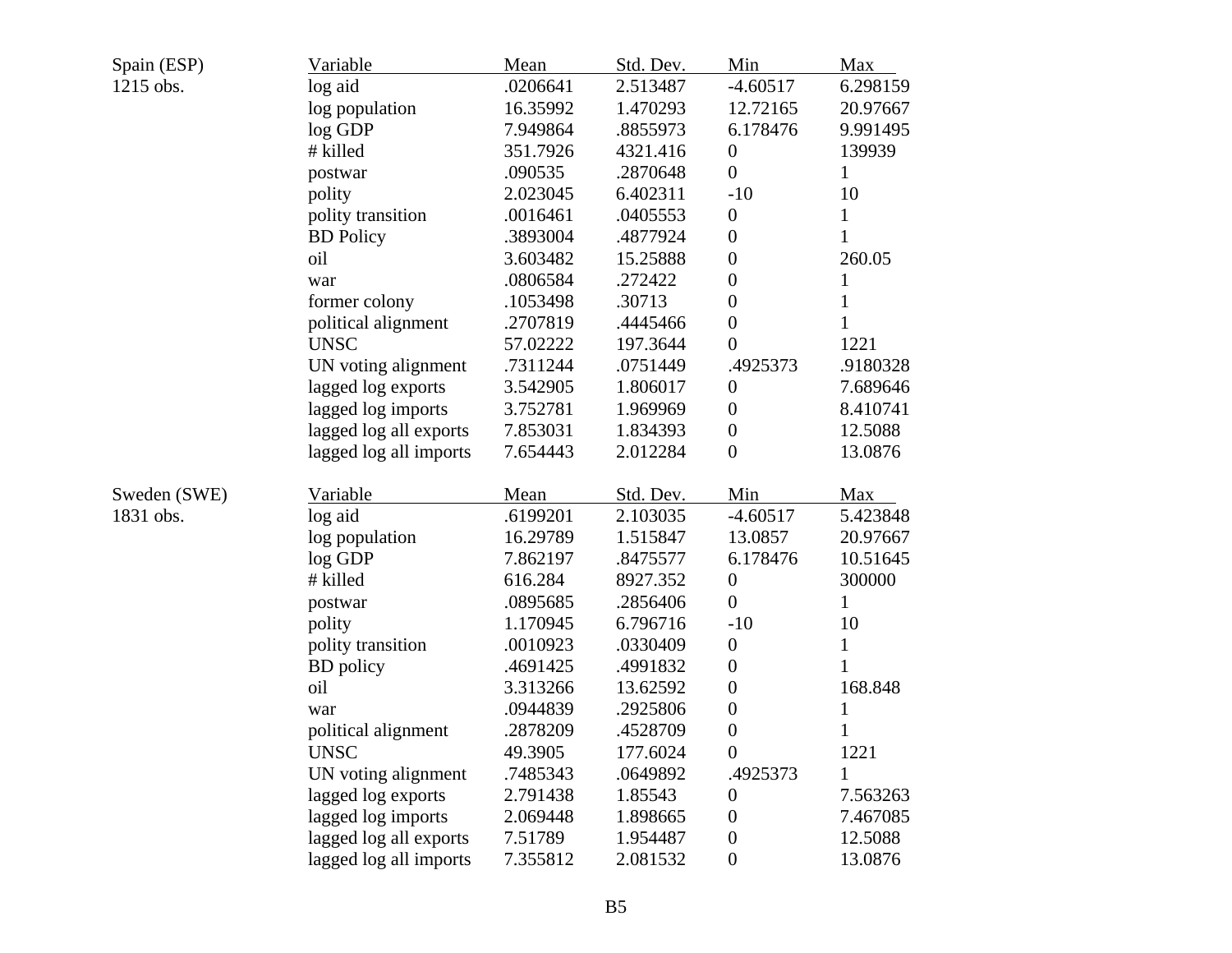| Switzerland (CHE)    | Variable               | Mean        | Std. Dev. | Min              | Max          |
|----------------------|------------------------|-------------|-----------|------------------|--------------|
| 2339 obs.            | log aid                | $-.0615079$ | 2.032892  | $-4.60517$       | 3.908617     |
|                      | log population         | 16.18486    | 1.483478  | 12.54516         | 20.97667     |
|                      | log GDP                | 7.806329    | .8310452  | 6.178476         | 10.06631     |
|                      | # killed               | 523.4566    | 7941.931  | $\theta$         | 300000       |
|                      | postwar                | .084224     | .2777829  | $\overline{0}$   | $\mathbf{1}$ |
|                      | polity                 | $-.0119709$ | 6.952105  | $-10$            | 10           |
|                      | polity transition      | .0008551    | .0292353  | $\boldsymbol{0}$ | $\mathbf{1}$ |
|                      | <b>BD</b> policy       | .4476272    | .4973559  | $\overline{0}$   | $\mathbf{1}$ |
|                      | oil                    | 2.849272    | 12.09847  | $\boldsymbol{0}$ | 133.25       |
|                      | war                    | .0876443    | .2828374  | $\overline{0}$   | $\mathbf{1}$ |
|                      | political alignment    | .0085507    | .0920933  | $\boldsymbol{0}$ | $\mathbf{1}$ |
|                      | <b>UNSC</b>            | 43.02309    | 162.3324  | $\overline{0}$   | 1221         |
|                      | lagged log exports     | 2.738114    | 1.774675  | $\boldsymbol{0}$ | 7.180854     |
|                      | lagged log imports     | 2.08266     | 1.690047  | $\boldsymbol{0}$ | 7.946908     |
|                      | lagged log all exports | 7.335273    | 1.859602  | $\overline{0}$   | 12.5088      |
|                      | lagged log all imports | 7.171286    | 2.012648  | $\overline{0}$   | 13.0876      |
| United Kingdom (GBR) | Variable               | Mean        | Std. Dev. | Min              | Max          |
| 2471 obs.            | log aid                | .8514467    | 2.260599  | $-4.60517$       | 5.849872     |
|                      | log population         | 16.00948    | 1.546396  | 12.30671         | 20.97667     |
|                      | log GDP                | 7.879746    | .8659996  | 6.178476         | 10.70551     |
|                      | # killed               | 489.8936    | 7722.021  | $\boldsymbol{0}$ | 300000       |
|                      | postwar                | .0772966    | .2671156  | $\overline{0}$   | $\mathbf{1}$ |
|                      | polity                 | .0408741    | 7.07756   | $-10$            | 10           |
|                      | polity transition      | .0008094    | .028444   | $\boldsymbol{0}$ | $\mathbf{1}$ |
|                      | <b>BD</b> Policy       | .4548766    | .4980605  | $\overline{0}$   | 1            |
|                      | oil                    | 2.294615    | 10.72941  | $\boldsymbol{0}$ | 133.25       |
|                      | war                    | .0772966    | .2671156  | $\boldsymbol{0}$ | $\mathbf{1}$ |
|                      | former colony          | .2776204    | .4479157  | $\boldsymbol{0}$ | $\mathbf{1}$ |
|                      | political alignment    | .2270336    | .4189993  | $\boldsymbol{0}$ | $\mathbf{1}$ |
|                      | <b>UNSC</b>            | 42.54917    | 161.1211  | $\boldsymbol{0}$ | 1221         |
|                      | UN voting alignment    | .5860477    | .0929543  | .3993506         | $\mathbf{1}$ |
|                      | lagged log exports     | 4.029561    | 1.780711  | $\boldsymbol{0}$ | 8.117226     |
|                      | lagged log imports     | 3.771724    | 2.034189  | $\boldsymbol{0}$ | 9.26052      |
|                      | lagged log all exports | 7.3059      | 1.886482  | $\boldsymbol{0}$ | 12.5088      |
|                      | lagged log all imports | 7.147374    | 2.002624  | $\overline{0}$   | 13.0876      |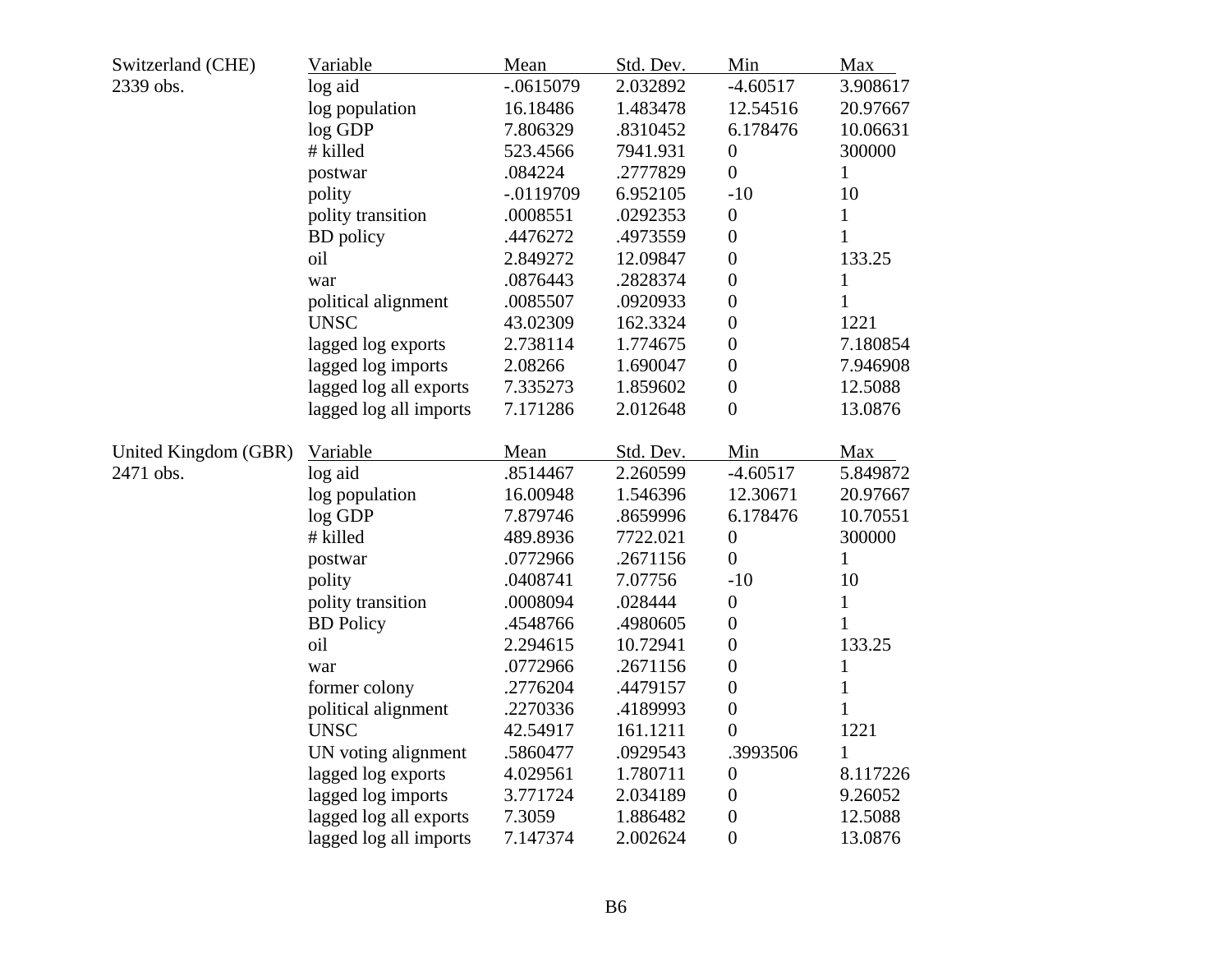| United States (USA) | Variable               | Mean        | Std. Dev. | Min            | Max      |
|---------------------|------------------------|-------------|-----------|----------------|----------|
| 2399 obs.           | log aid                | 3.046075    | 1.753187  | $-4.60517$     | 8.959183 |
|                     | log population         | 16.01915    | 1.535003  | 12.47972       | 20.97667 |
|                     | $log$ GDP              | 7.853908    | .8469107  | 6.178476       | 10.02417 |
|                     | # killed               | 483.0842    | 7793.561  | $\Omega$       | 300000   |
|                     | postwar                | .0766986    | .2661681  | $\theta$       |          |
|                     | polity                 | $-.0050021$ | 7.052287  | $-10$          | 10       |
|                     | polity transition      | .0008337    | .0288675  | $\theta$       |          |
|                     | <b>BD</b> policy       | .4476865    | .4973594  | $\theta$       |          |
|                     | oil                    | 1.972584    | 10.73022  | $\theta$       | 262.73   |
|                     | war                    | .0779491    | .2681474  | $\theta$       |          |
|                     | former colony          | .0116715    | .1074249  | $\theta$       |          |
|                     | political alignment    | .2313464    | .4217812  | $\theta$       |          |
|                     | <b>UNSC</b>            | 42.06461    | 160.5664  | $\overline{0}$ | 1221     |
|                     | UN voting alignment    | .3615605    | .1172837  | .1689189       | .7363636 |
|                     | lagged log exports     | 4.814886    | 2.196771  | $\Omega$       | 11.59683 |
|                     | lagged log imports     | 4.758642    | 2.553019  | $\theta$       | 11.82148 |
|                     | lagged log all exports | 7.248561    | 1.872991  | $\Omega$       | 12.5088  |
|                     | lagged log all imports | 7.088391    | 1.983854  | $\theta$       | 13.0876  |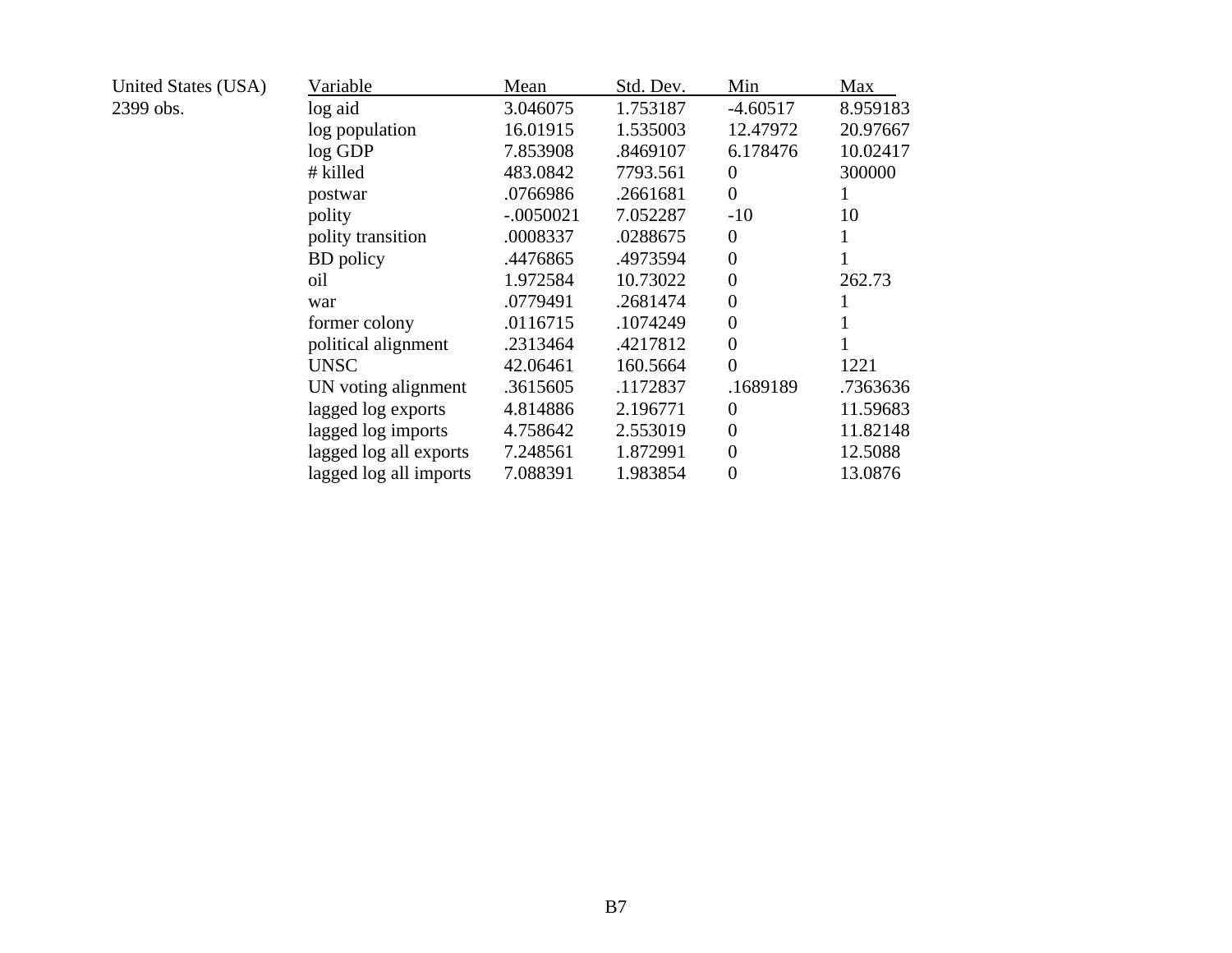|                                                                 | <b>ESP</b>             | <b>FRA</b>                 | <b>GBR</b>              | <b>NLD</b>                 | <b>USA</b>             |
|-----------------------------------------------------------------|------------------------|----------------------------|-------------------------|----------------------------|------------------------|
| log population                                                  | $0.169*$               | $0.245***$                 | $0.734***$              | $0.740***$                 | $0.407***$             |
|                                                                 | (2.15)                 | (8.80)                     | (18.15)                 | (20.03)                    | (12.18)                |
| $\times$ colony dummy                                           | $-0.0895$              | $-0.109*$                  | $-0.441***$             | 15.06                      | $-2.728$               |
|                                                                 | $(-0.44)$              | $(-2.09)$                  | $(-9.30)$               | (0.71)                     | $(-0.81)$              |
| log GDP                                                         | $-0.508***$            | $-0.703***$                | $-0.573***$             | $-0.613***$                | $-0.304***$            |
|                                                                 | $(-3.68)$              | $(-14.35)$                 | $(-7.88)$               | $(-9.79)$                  | $(-5.13)$              |
| $\times$ colony dummy                                           | $-0.825*$              | $0.404***$                 | $-0.645***$             | $-7.525$                   | $-2.893$               |
|                                                                 | $(-2.14)$              | (4.01)                     | $(-6.96)$               | $(-0.98)$                  | $(-0.48)$              |
| # killed                                                        | $-0.00000453$          | $-0.00000176$              | 0.00000410              | $-0.00000255$              | $-0.00000415$          |
|                                                                 | $(-0.33)$              | $(-0.57)$                  | (0.96)                  | $(-0.63)$                  | $(-1.16)$              |
| $\times$ colony dummy                                           | $-0.000555$            | $-0.0000757$               | 0.00000506              | $-0.000553$                | 0.0000347              |
|                                                                 | $(-0.52)$              | $(-0.28)$                  | (0.47)                  | $(-0.95)$                  | (0.21)                 |
| postwar                                                         | $0.831***$             | $-0.227*$                  | 0.143                   | $0.543***$                 | $0.373***$             |
|                                                                 | (3.80)                 | $(-2.25)$                  | (1.07)                  | (4.39)                     | (3.36)                 |
| $\times$ colony dummy                                           | $-1.199$               | $-0.258$                   | 0.0289                  | $-0.664$                   | $-0.629$               |
|                                                                 | $(-1.41)$              | $(-0.94)$                  | (0.11)                  | $(-0.88)$                  | $(-1.03)$              |
| polity                                                          | 0.0201                 | $0.0335***$                | 0.0599***               | $0.0501***$                | 0.00752                |
|                                                                 | (1.76)                 | (7.46)                     | (9.36)                  | (9.09)                     | (1.53)                 |
| $\times$ colony dummy                                           | 0.0399                 | $-0.00587$                 | $-0.0323**$             | 0.0350                     | 0.0516                 |
|                                                                 | (0.79)                 | $(-0.48)$                  | $(-3.04)$               | (0.31)                     | (0.57)                 |
| polity transition                                               | $-0.862$               | 1.840                      | 1.059                   | 0.0816                     | 1.207                  |
|                                                                 | $(-0.60)$              | (1.57)                     | (1.00)                  | (0.07)                     | (1.26)                 |
| $\times$ colony dummy                                           |                        | 2.641                      |                         |                            |                        |
|                                                                 |                        | (1.58)                     |                         |                            |                        |
| <b>BD</b> policy                                                | 0.118                  | 0.0398                     | $-0.0620$               | $0.159*$                   | $0.440***$             |
|                                                                 | (0.87)                 | (0.73)                     | $(-0.81)$               | (2.39)                     | (7.50)                 |
| $\times$ colony dummy                                           | 1.069*                 | $-0.348*$                  | 0.0519                  | $-1.972$                   | $-0.442$               |
|                                                                 | (2.56)<br>9.833***     | $(-2.50)$<br>$-0.157$      | (0.35)<br>14.17***      | $(-1.11)$                  | $(-0.41)$              |
| colony dummy                                                    |                        |                            |                         | $-226.1$                   | 73.51                  |
|                                                                 | (3.31)<br>$-0.0268***$ | $(-0.13)$<br>$-0.00614***$ | (11.81)<br>$-0.0174***$ | $(-0.65)$<br>$-0.00722***$ | (1.26)<br>$-0.0140***$ |
| oil                                                             | $(-6.41)$              | $(-6.20)$                  | $(-5.61)$               | $(-3.33)$                  | $(-5.11)$              |
|                                                                 | $-0.0678$              | $-0.244**$                 | $-0.0125$               | $0.397***$                 | 0.0920                 |
| war                                                             | $(-0.30)$              | $(-2.69)$                  | $(-0.10)$               | (3.32)                     | (0.85)                 |
| political alignment                                             | $0.376**$              | 0.0143                     | 0.0224                  | $0.155*$                   | $-0.0956$              |
|                                                                 | (2.80)                 | (0.25)                     | (0.29)                  | (2.01)                     | $(-1.41)$              |
| <b>UNSC</b>                                                     | 0.0000522              | 0.000101                   | 0.0000708               | 0.000167                   | $-0.0000240$           |
|                                                                 | (0.17)                 | (0.67)                     | (0.36)                  | (0.83)                     | $(-0.13)$              |
| UN voting alignment                                             | $-6.705***$            | $-0.526$                   | $2.671***$              | 1.499*                     | $-0.550$               |
|                                                                 | $(-6.71)$              | $(-1.05)$                  | (4.39)                  | (2.40)                     | $(-1.30)$              |
| lagged log exports                                              | 1.015***               | $0.888***$                 | 0.0577                  | 0.0381                     | $0.482***$             |
|                                                                 | (13.40)                | (27.50)                    | (1.16)                  | (0.86)                     | (14.66)                |
| lagged log imports                                              | 0.0474                 | $0.0789**$                 | $0.217***$              | $0.0737*$                  | $-0.0105$              |
|                                                                 | (0.67)                 | (2.65)                     | (6.09)                  | (2.33)                     | $(-0.39)$              |
| lagged log all exports                                          | $-0.250$               | $-0.289***$                | $-0.0947$               | $0.138*$                   | $0.121*$               |
|                                                                 | $(-1.94)$              | $(-5.97)$                  | $(-1.47)$               | (2.25)                     | (2.10)                 |
| lagged log all imports                                          | $-0.0861$              | $-0.0876$                  | $-0.0258$               | $-0.358***$                | $-0.395***$            |
|                                                                 | $(-0.67)$              | $(-1.83)$                  | $(-0.44)$               | $(-6.15)$                  | $(-6.71)$              |
|                                                                 |                        |                            |                         |                            |                        |
| N                                                               | 1215                   | 2523                       | 2471                    | 2477                       | 2399                   |
| t statistics in parentheses<br>* p<0.05, ** p<0.01, *** p<0.001 |                        |                            |                         |                            |                        |

### Table A2: Allocation Regressions by Donor For donors with former colonies

Estimation via OLS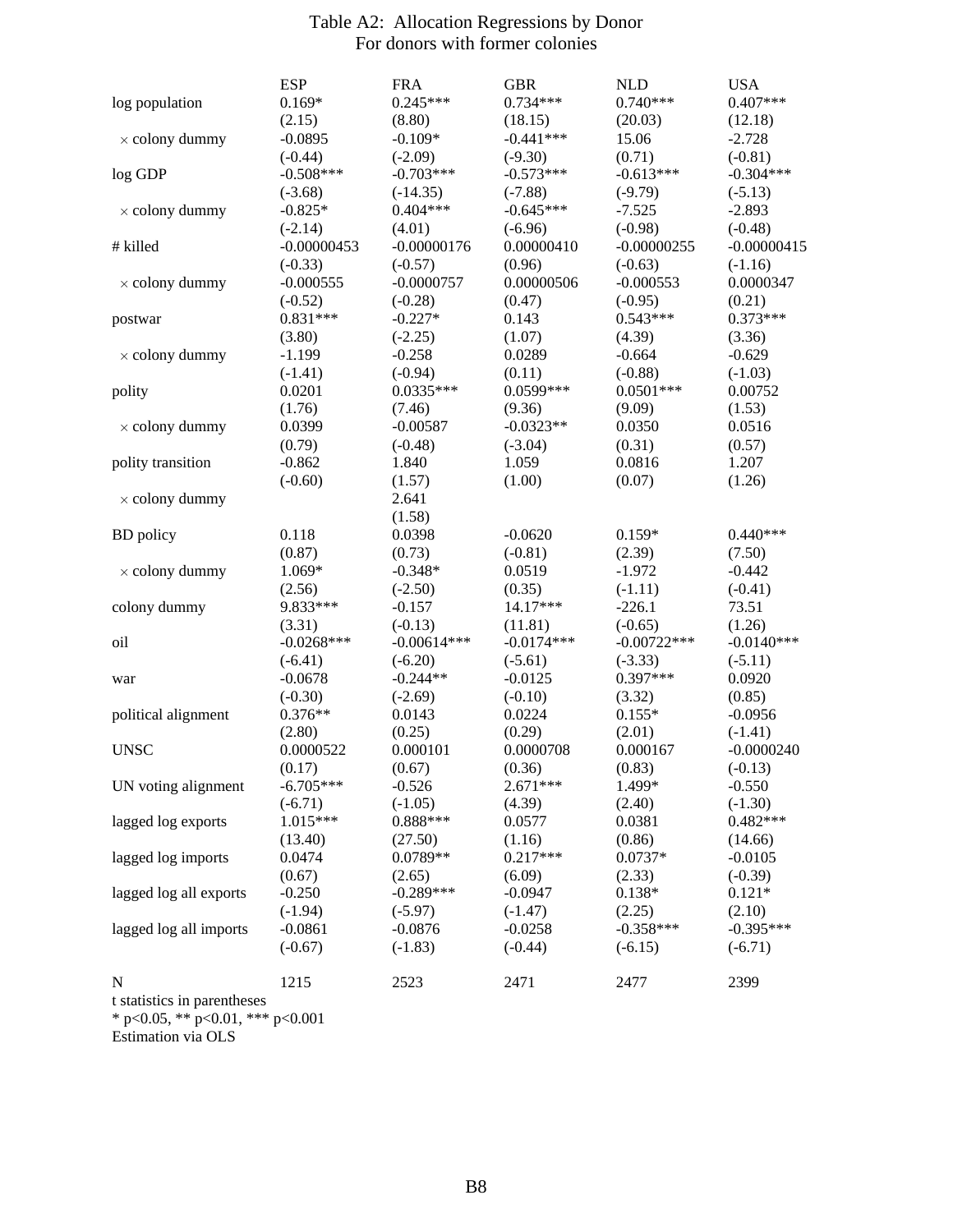### Table A2: Allocation Regressions by Donor For donors with no former colonies

|                             | CAN          | <b>CHE</b>   | <b>DEU</b>    | <b>DNK</b>   | <b>ITA</b>   | <b>JPN</b>    | <b>NOR</b>   | <b>SWE</b>   |
|-----------------------------|--------------|--------------|---------------|--------------|--------------|---------------|--------------|--------------|
| log population              | $0.534***$   | $0.852***$   | $0.804***$    | $0.258***$   | $0.395***$   | $0.616***$    | $0.482***$   | $0.174**$    |
|                             | (13.64)      | (18.47)      | (28.22)       | (4.36)       | (7.75)       | (17.53)       | (10.00)      | (3.01)       |
| log GDP                     | $-0.343***$  | $-0.0764$    | $-0.319***$   | $-0.954***$  | $-0.469***$  | $-0.508***$   | $-0.853***$  | $-0.600$ *** |
|                             | $(-5.11)$    | $(-1.02)$    | $(-6.68)$     | $(-10.50)$   | $(-5.50)$    | $(-8.34)$     | $(-10.53)$   | $(-6.13)$    |
| # killed                    | 0.000000260  | 0.00000199   | $-0.00000587$ | 0.00000601   | 0.00000128   | $-0.00000457$ | 0.00000115   | 0.00000309   |
|                             | (0.07)       | (0.48)       | $(-1.84)$     | (1.18)       | (0.25)       | $(-1.09)$     | (0.25)       | (0.61)       |
| postwar                     | $-0.247*$    | 0.195        | $-0.200*$     | $-0.122$     | $0.377*$     | $-0.647***$   | $0.577***$   | $0.590***$   |
|                             | $(-2.01)$    | (1.63)       | $(-2.13)$     | $(-0.71)$    | (2.36)       | $(-5.26)$     | (4.00)       | (3.58)       |
| polity                      | $-0.0111*$   | $0.0132*$    | $0.0279***$   | $0.0172*$    | 0.00335      | $0.0218***$   | $0.0501***$  | $0.0219**$   |
|                             | $(-2.02)$    | (2.35)       | (6.83)        | (2.12)       | (0.44)       | (4.11)        | (7.05)       | (2.69)       |
| polity transition           | 2.032        | 0.641        | 1.856*        |              | 3.344*       | $-2.302*$     | $-1.400$     | 1.577        |
|                             | (1.89)       | (0.57)       | (2.16)        |              | (2.38)       | $(-2.05)$     | $(-1.13)$    | (1.16)       |
| <b>BD</b> policy            | $-0.124$     | $-0.221**$   | $0.130**$     | 0.146        | $0.173*$     | 0.0117        | $0.163*$     | 0.133        |
|                             | $(-1.90)$    | $(-3.19)$    | (2.63)        | (1.49)       | (1.97)       | (0.18)        | (1.96)       | (1.37)       |
| oil                         | $-0.0178***$ | $-0.0281***$ | $-0.00871***$ | $-0.0278***$ | $-0.0161***$ | $-0.00955***$ | $-0.00909**$ | $-0.00946**$ |
|                             | $(-7.82)$    | $(-9.78)$    | $(-8.71)$     | $(-5.00)$    | $(-7.89)$    | $(-7.28)$     | $(-3.28)$    | $(-2.62)$    |
| war                         | $-0.130$     | $0.361**$    | $-0.519***$   | $-0.339*$    | $0.633***$   | $-1.064***$   | $0.885***$   | $0.549***$   |
|                             | $(-1.10)$    | (3.03)       | $(-5.60)$     | $(-2.05)$    | (4.12)       | $(-8.54)$     | (6.25)       | (3.38)       |
| political alignment         | 0.0227       | $-0.899*$    | $0.124*$      | $-0.0234$    | 0.0132       | 0.0261        | $0.206*$     | $0.495***$   |
|                             | (0.31)       | $(-2.46)$    | (2.10)        | $(-0.22)$    | (0.10)       | (0.32)        | (2.24)       | (4.88)       |
| <b>UNSC</b>                 | 0.000205     | 0.0000393    | 0.000132      | $-0.000482$  | 0.000507     | $-0.000234$   | 0.000310     | 0.000210     |
|                             | (1.04)       | (0.19)       | (0.85)        | $(-1.80)$    | (1.92)       | $(-1.16)$     | (1.31)       | (0.80)       |
| UN voting alignment         | 4.044***     |              | $1.250**$     | 1.312        | $-0.888$     | 0.429         | 1.572*       | $-0.812$     |
|                             | (6.31)       |              | (2.60)        | (1.39)       | $(-1.04)$    | (0.63)        | (2.03)       | $(-0.89)$    |
| lagged log exports          | $0.705***$   | $-0.0257$    | $0.304***$    | $0.915***$   | $0.664***$   | $0.495***$    | $0.266***$   | $0.664***$   |
|                             | (16.99)      | $(-0.47)$    | (8.59)        | (12.89)      | (11.79)      | (14.02)       | (5.16)       | (11.20)      |
| lagged log imports          | $-0.0458$    | $-0.0202$    | $0.0917***$   | 0.000739     | 0.0212       | $0.135***$    | 0.0284       | $-0.0363$    |
|                             | $(-1.51)$    | $(-0.51)$    | (3.48)        | (0.01)       | (0.44)       | (5.16)        | (0.67)       | $(-0.76)$    |
| lagged log all exports      | $-0.387***$  | $0.453***$   | $-0.204***$   | $-0.352***$  | $-0.432***$  | $-0.0273$     | $-0.173*$    | $-0.264**$   |
|                             | $(-6.70)$    | (6.62)       | $(-4.28)$     | $(-4.13)$    | $(-4.87)$    | $(-0.44)$     | $(-2.38)$    | $(-3.13)$    |
| lagged log all imports      | 0.107        | $-0.715***$  | $-0.138**$    | $-0.0573$    | 0.0465       | $-0.0896$     | $-0.115$     | $-0.167*$    |
|                             | (1.93)       | $(-11.91)$   | $(-3.16)$     | $(-0.75)$    | (0.58)       | $(-1.57)$     | $(-1.68)$    | $(-2.07)$    |
| N                           | 2453         | 2339         | 2694          | 1852         | 2290         | 2669          | 2022         | 1831         |
| t statistics in parentheses |              |              |               |              |              |               |              |              |
|                             |              |              |               |              |              |               |              |              |

\* p<0.05, \*\* p<0.01, \*\*\* p<0.001

Estimation via OLS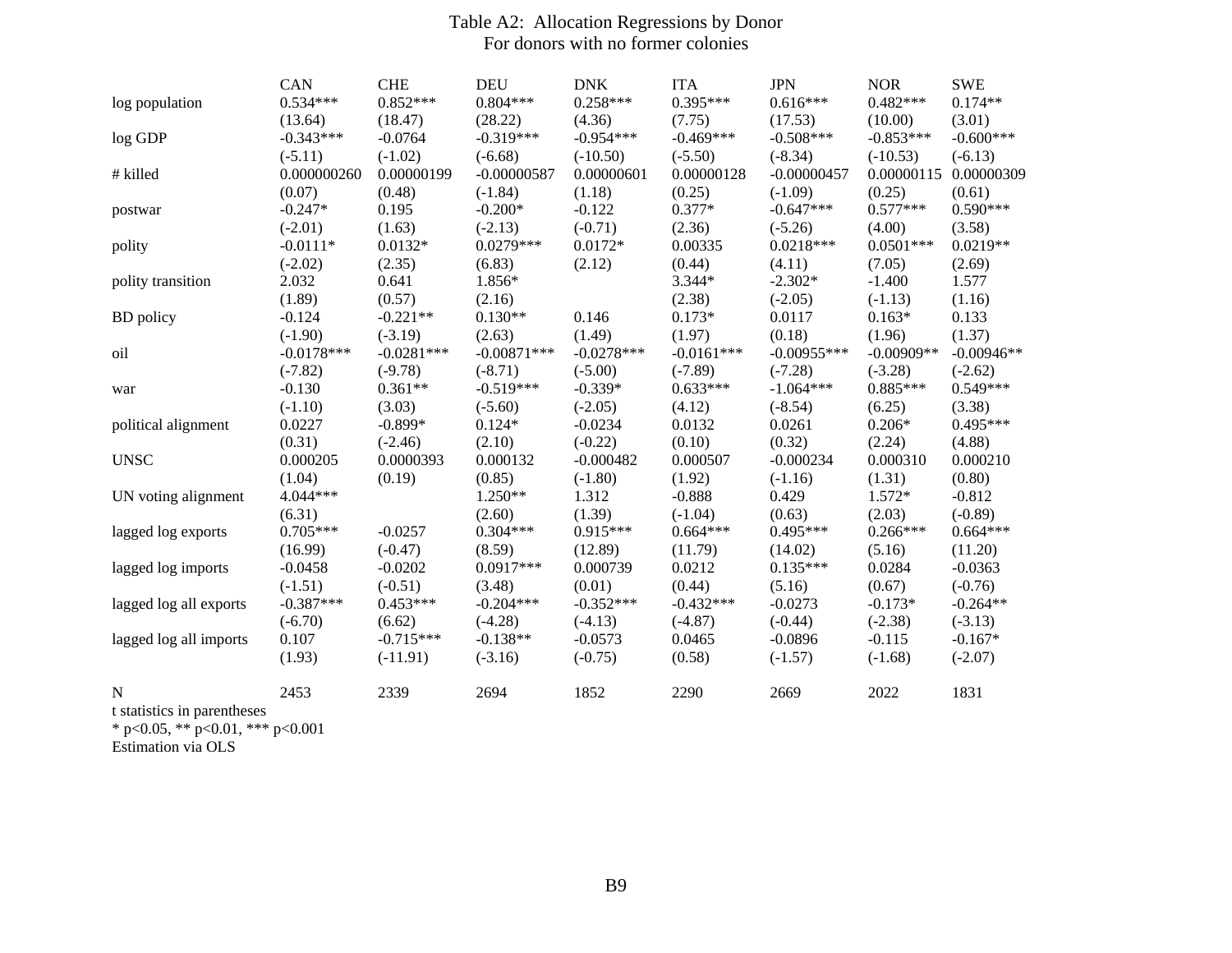| Variable                   | Mean        | Std. Dev. | Min         | Max      |
|----------------------------|-------------|-----------|-------------|----------|
| GDP growth                 | 1.092133    | 3.415615  | $-12.96011$ | 17.05426 |
| <b>Initial GDP</b>         | 6.800601    | 1.06149   | 4.657915    | 8.987198 |
| Assassinations             | .4854972    | 1.25047   | $\Omega$    | 11.5     |
| $\times$ Fractionalization | 17.60704    | 58.09222  | $\theta$    | 736      |
| <b>Financial Depth</b>     | 28.04208    | 16.32562  | 6.085686    | 120.8928 |
| <b>BD</b> Policy Index     | $-128.1457$ | 682.4691  | $-8750.868$ | 5.870643 |
| Aid/GDP                    | .0380722    | .0421961  | .000000153  | .3310182 |
| $\times$ Policy Index      | $-7.398583$ | 69.71358  | $-1214.182$ | .3758931 |
| Need Aid/GDP               | .0224103    | .0257368  | .000000153  | .2100129 |
| $\times$ Policy Index      | $-4.099119$ | 38.22349  | $-681.758$  | .1447021 |

### Table A3: Descriptive Statistics for Growth Regression Sample (362 observations; 62 countries)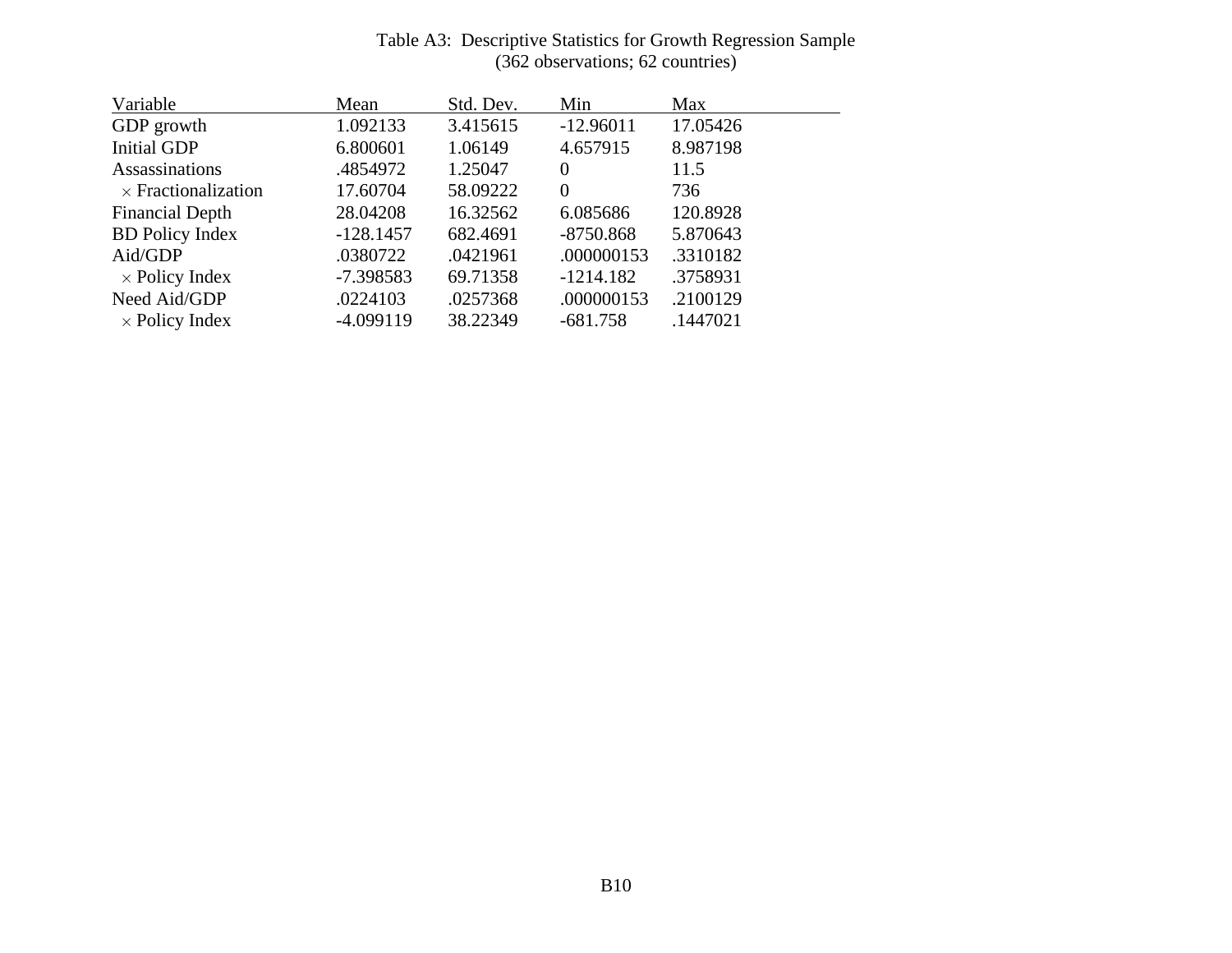|                        | <b>Allocation Equations</b>                             |                               |
|------------------------|---------------------------------------------------------|-------------------------------|
| Variable               | Definition                                              | Source                        |
| log aid                | Log of total official gross bilateral disbursements     | OECD DAC (2006)               |
|                        | in millions of 2006 dollars                             |                               |
| log population         | Log of population                                       | World Bank (2008)             |
| log GDP                | Log of GDP per capita in PPP terms                      | World Bank (2008)             |
| # killed               | Number of people killed by natural disasters            | EM-DAT (2007)                 |
| postwar                | $0/1$ indicator for 5 year period following "war"       | Gleditsch et al. (2002)       |
| polity                 | -10 to 10 autocracy to democracy polity2 index          | Marshall and Jaggers (2008)   |
| polity transition      | $0/1$ indicator for polity 2 = -88 (transition)         | Polity IV Project (2005)      |
| <b>BD</b> policy       | Burnside-Dollar policy quality index                    | Burnside and Dollar (2000)    |
| oil                    | Proven oil reserves, billion barrels                    | British Petroleum (2007)      |
| war                    | 0/1 indicator of war with at least 1000 conflict deaths | Gleditsch et al. (2002)       |
| former colony          | 0/1 former colony indicator (recipient/donor pairing)   | Correlates of War (2003)      |
| political alignment    | 0/1 indicator of executive political alignment between  | Beck et al. (2001)            |
|                        | donor and recipient (LL, RR, etc.)                      |                               |
| <b>UNSC</b>            | 0/1 indicator of UNSC membership in important year      | Kuziemko and Werker (2006)    |
| UN voting alignment    | UN voting alignment between donor and recipient         | Voeten and Merdzanovic (2008) |
| lagged log exports     | log of exports from donor to recipient, lagged 1 year   | IMF (2006A, 2006B)            |
| lagged log imports     | log of imports from donor to recipient, lagged 1 year   | IMF (2006A, 2006B)            |
| lagged log all exports | log of exports from world to recipient, lagged 1 year   | IMF (2006A, 2006B)            |

lagged log all imports log of imports from world to recipient, lagged 1 year IMF (2006A, 2006B)

| Variable               | Definition                                            | Source                             |
|------------------------|-------------------------------------------------------|------------------------------------|
| GDP growth             | Growth rate of GDP per capita                         | World Bank (2008)                  |
| Initial GDP            | GDP per capita in PPP terms at start of 4 year period | World Bank (2008)                  |
| Assassinations         | Number of assassinations                              | <b>Banks</b> (2002)                |
| Fractionalization      | Ethno-linguistic fractionalization                    | Easterly and Levine (1997)         |
| <b>Financial Depth</b> | M2 / GDP lagged one 4 year period                     | World Bank (2008)                  |
| <b>BD</b> Policy Index | Burnside-Dollar policy quality index                  | Burnside and Dollar (2000)         |
| Aid/GDP                | Total official gross bilateral disbursements / GDP    | OECD DAC (2006), World Bank (2008) |
| Need Aid/GDP           | Estimated need-based aid / GDP                        | Authors' calculations              |